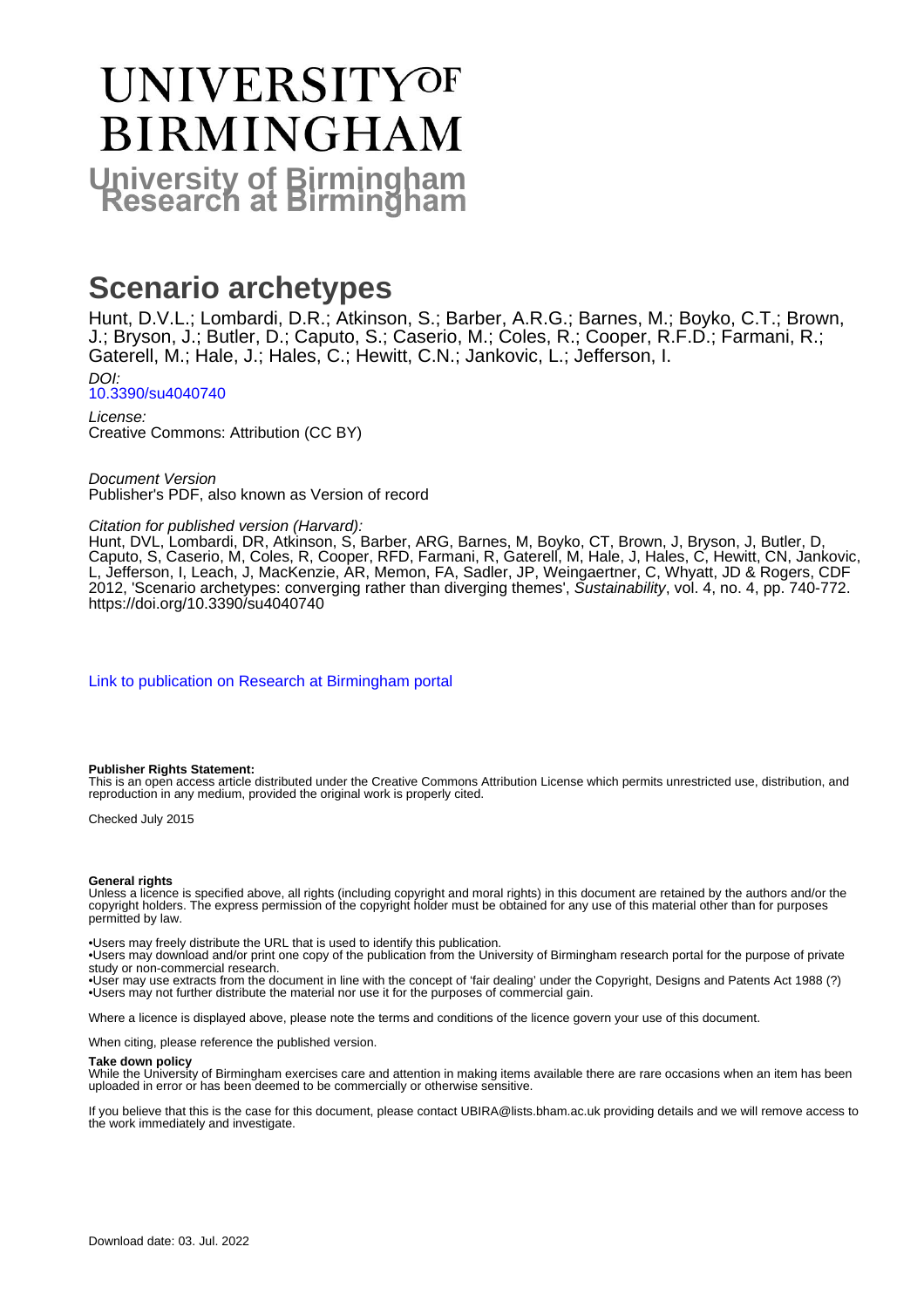

*Article* 

# **Scenario Archetypes: Converging Rather than Diverging Themes**

Dexter V. L. Hunt <sup>1,\*</sup>, D. Rachel Lombardi <sup>1</sup>, Stuart Atkinson <sup>2</sup>, Austin R. G. Barber <sup>3</sup>, **Matthew Barnes <sup>4</sup> , Christopher T. Boyko 5 , Julie Brown <sup>3</sup> , John Bryson <sup>6</sup> , David Butler <sup>2</sup> , Silvio Caputo <sup>7</sup> , Maria Caserio 8 , Richard Coles 8 , Rachel F. D. Cooper <sup>5</sup> , Raziyeh Farmani 2 ,**  Mark Gaterell <sup>7</sup>, James Hale <sup>6</sup>, Chantal Hales <sup>6</sup>, C. Nicholas Hewitt <sup>4</sup>, Lubo Jankovic <sup>8</sup>, **I. Jefferson 1 , J. Leach <sup>5</sup> , A. Rob MacKenzie <sup>6</sup> , Fayyaz Ali Memon 2 , Jon P. Sadler 6 , Carina Weingaertner 3 , J. Duncan Whyatt 4 and Christopher D. F. Rogers <sup>1</sup>**

- <sup>1</sup> Civil Engineering/College of Engineering and Physical Sciences, University of Birmingham, Birmingham, B152TT, UK; E-Mails: d.r.lombardi@bham.ac.uk (D.R.L.); I.Jefferson@bham.ac.uk (I.J.); C.D.F.Rogers@bham.ac.uk (C.D.F.R.)
- <sup>2</sup> Center for Water Systems/College of Engineering and Physical Sciences, University of Exeter, Exeter, EX4 4QF, UK; E-Mails: swa201@ex.ac.uk (S.A.); D.Butler@exeter.ac.uk (D.B.); r.farmani@exeter.ac.uk (R.F.); f.a.memon@exeter.ac.uk (F.A.M.)
- 3 The Centre for Urban and Regional Studies, School of Public Policy, University of Birmingham, Birmingham, B152TT, UK; E-Mails: A.R.G.Barber@bham.ac.uk (A.R.G.B.); j.brown.1@bham.ac.uk (J.B.); carina.weingaertner@gmail.com (C.W.)
- <sup>4</sup> The Lancaster Environment Centre, Lancaster University, Lancaster LA14YQ, UK; E-Mails: m.barnes1@lancaster.ac.uk (M.B.); n.hewitt@lancaster.ac.uk (C.N.H.); d.whyatt@lancaster.ac.uk (J.D.W.)
- <sup>5</sup> Faculty of Arts and Social Science/Lancaster University, Lancaster, LA1 4YD, UK; E-Mails: c.boyko@lancaster.ac.uk (C.T.B.); r.cooper@lancaster.ac.uk (R.F.D.C.); j.leach@bham.ac.uk (J.L.)
- <sup>6</sup> School of Geography, Earth and Environmental Science, University of Birmingham, Birmingham, B152TT, UK; E-Mails: J.R.Bryson@bham.ac.uk (J.B.); j.hale@bham.ac.uk (J.H.)*;* a.c.hales@bham.ac.uk (C.H.); a.r.mackenzie@bham.ac.uk (R.M.); J.P.Sadler@bham.ac.uk (J.S.)
- 7 Department of Sustainable Construction, Coventry University Technology Park, Coventry, CV1 5FB, UK; E-Mails: ab0172@coventry.ac.uk (S.C.); aa9851@coventry.ac.uk (M.G.)
- 8 Birmingham Institute of Art and Design (BIAD), Birmingham City University, Birmingham B4 7DX, UK; E-Mails: maria.caserio@bcu.ac.uk (M.C.); Richard.Coles@bcu.ac.uk (R.C.); Lubo.Jankovic@bcu.ac.uk (L.J.)
- **\*** Author to whom correspondence should be addressed; E-Mail: huntd@bham.ac.uk or dvlhunt@gmail.com; Tel.: +44-121-414-3544; Fax: +44-121-414-3675.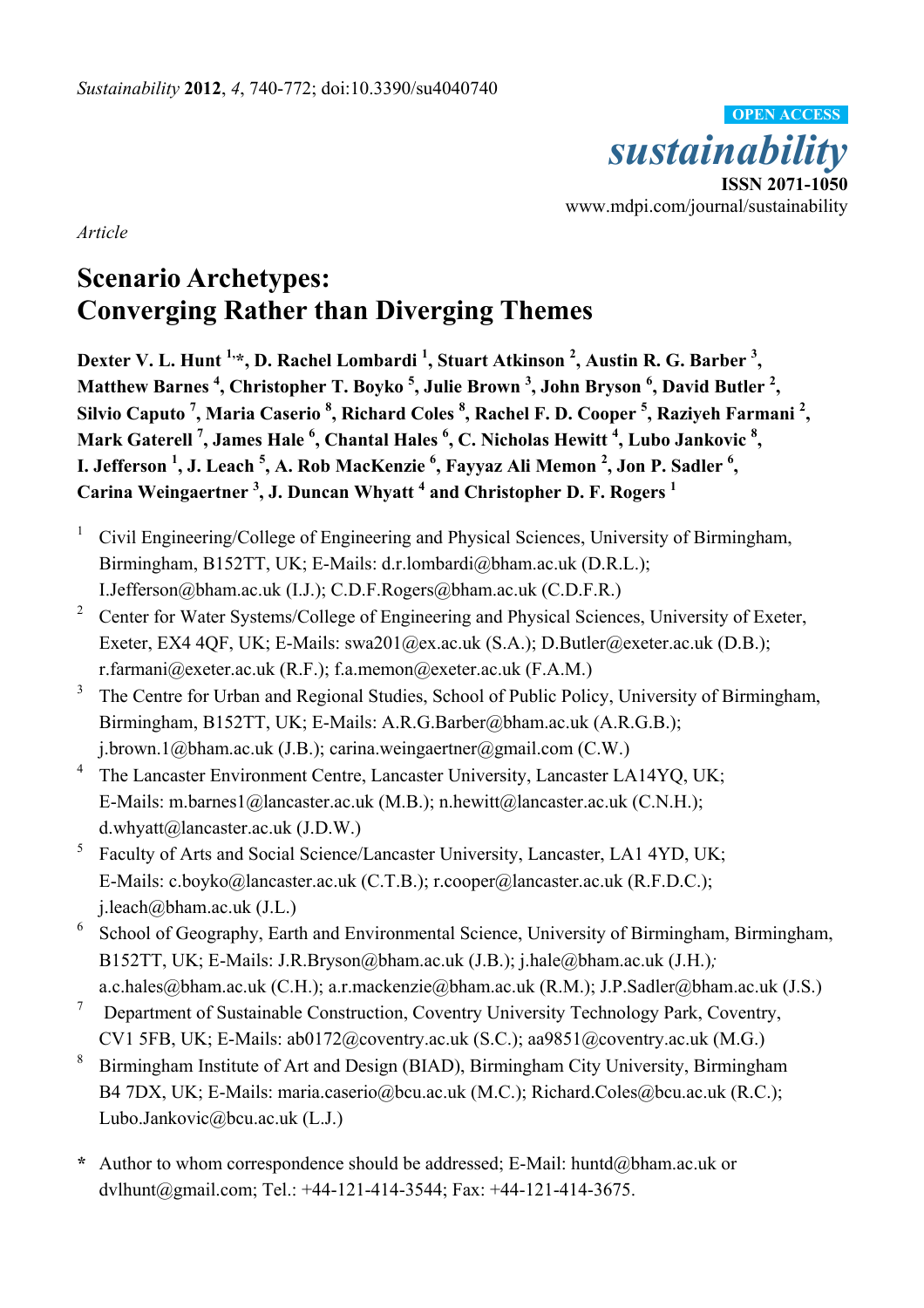**Abstract:** Future scenarios provide challenging, plausible and relevant stories about how the future could unfold. Urban Futures (UF) research has identified a substantial set (>450) of seemingly disparate scenarios published over the period 1997–2011 and within this research, a sub-set of >160 scenarios has been identified (and categorized) based on their narratives according to the structure first proposed by the Global Scenario Group (GSG) in 1997; three world types (Business as Usual, Barbarization, and Great Transitions) and six scenarios, two for each world type (Policy Reform—PR, Market Forces—MF, Breakdown—B, Fortress World—FW, Eco-Communalism—EC and New Sustainability Paradigm—NSP). It is suggested that four of these scenario archetypes (MF, PR, NSP and FW) are sufficiently distinct to facilitate active stakeholder engagement in futures thinking. Moreover they are accompanied by a well-established, internally consistent set of narratives that provide a deeper understanding of the key fundamental drivers (e.g., STEEP—Social, Technological, Economic, Environmental and Political) that could bring about realistic world changes through a push or a pull effect. This is testament to the original concept of the GSG scenarios and their development and refinement over a 16 year period.

**Keywords:** sustainability; future scenarios; scenario archetypes

#### **1. Introduction**

The publication of the 1987 Brundtland report, '*Our Common Future*', by the World Commission on Environment and Development energized the concept of sustainable development and prompted the commitment of world leaders at the 1992 Earth Summit in Rio to development that "meets the needs of the present without compromising the ability of future generations to meet their own needs." Undoubtedly these events helped place the sustainability agenda at the epicenter of national and international policy and research for the last 25 years. During this time it has been suggested that three dimensions are required to adequately address sustainability: '*issues*' (*i.e.*, the sustainability indicator spectrum from demographics to water); '*space*' (*i.e.*, international scale, different countries and regions); and '*time*' (*i.e.*, future generations, their needs and aspirations). 'Urban Futures' (UF) (www.urban-futures.org) is a 4-year EPSRC-funded project tasked with testing the resilience of today's sustainability solutions through scenario-based research, considering a diverse range of issues (biodiversity, air quality, water, energy, underground infrastructure, built environment, density and decision making, organizational behavior and innovation, enterprise and social needs, aspirations and policy) within UK urban regeneration sites, assuming a time step of 40 years hence (the approximate length of time for a regeneration cycle). This paper is conceptual survey research which focuses on *future scenarios*. In this case future scenarios are not forecasts or predictions; they are plausible,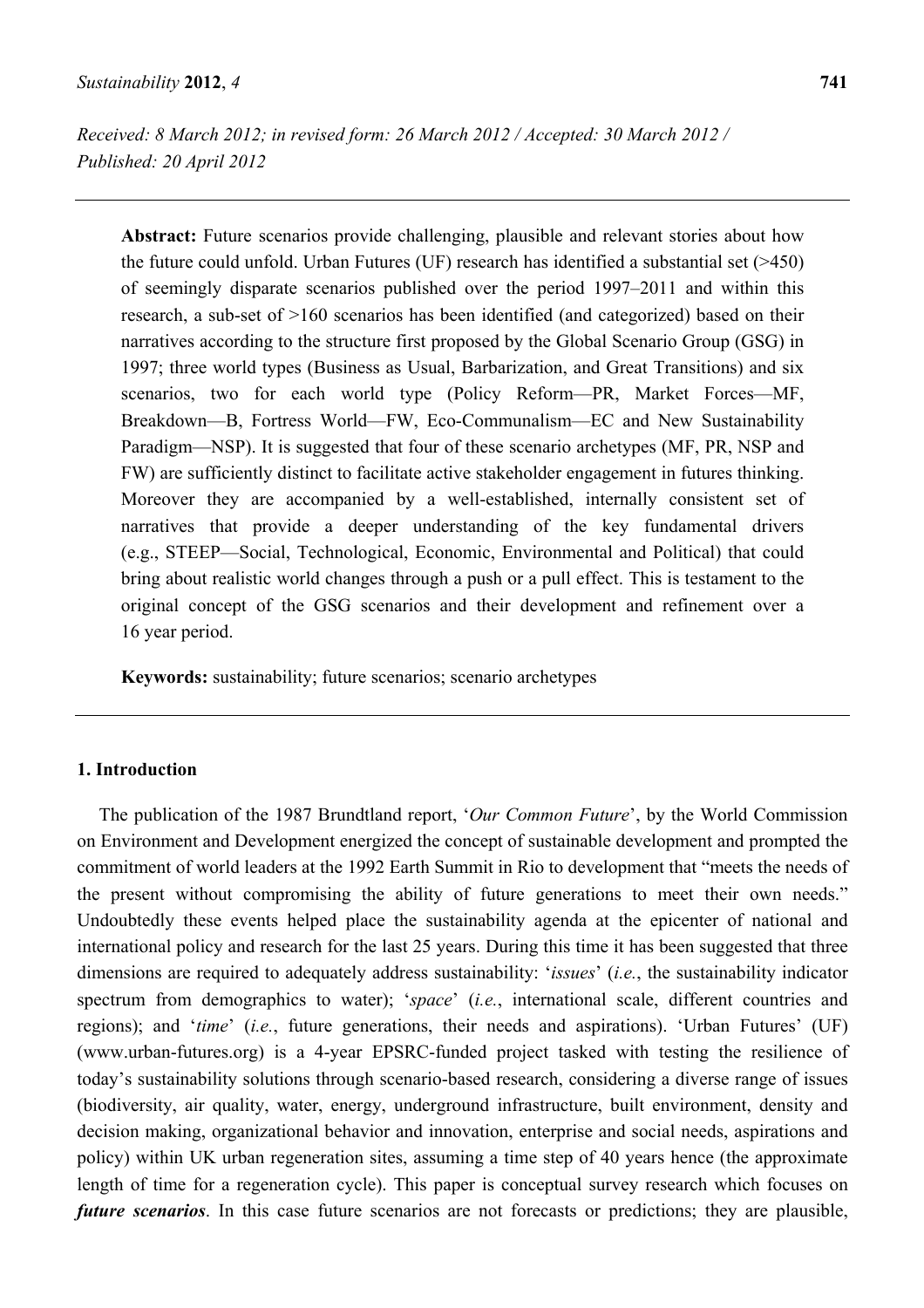challenging and relevant stories about how the future may unfold [1–4]. The internally consistent descriptions/narratives used therein are determined by consideration of key drivers of change (e.g., STEEP—Social, Technological, Economic Environmental and Political) and provide a mix of qualitative and quantitative information that focuses upon aspects of *greatest uncertainty* and *importance*. This contrasts with scenario-building exercises which can be used as a practitioner tool in planning and community design contexts. In such cases a concise description (*i.e.*, a *vision*) of what the world looks like at some future time is produced on which consensus for a preferred future state is drawn, and a full strategy developed.

The first step of UF research was to identify and review existing futures studies (a forthcoming monograph by Hunt *et al.*, [5] identified >450 distinct scenarios variants since 1997) and then establish whether a distinct set of archetypes exists. The starting point for this paper is to investigate (based on qualitative detailing) the robustness of a set of archetypes first proposed by the Global Scenarios Group (GSG) in 1997. Conclusions are drawn as to whether the GSG scenarios might be adopted and refined for UF research that is UK-based, rather than necessitating the derivation of yet another set of scenarios.

#### *1.1. Contextual History of GSG*

In 1991 collaboration between the Tellus Institute and the Stockholm Environment Institute explored the following high-level research questions as part of the PoleStar Project (www.polestarproject.org, [6]):

- 1. What approaches and methods are appropriate for examining long-range socio-ecological prospects in a coherent and scientifically-grounded way?
- 2. What policy adjustments in the near term are necessary to assure a vibrant and verdant civilization for the future?
- 3. What are the implications for our values, behaviors, and lifestyles of taking seriously the concern for the well-being of people who are distant in space and time, and of the wider community of life with whom we share the biosphere?

This research resulted in the development of the polestar system, a flexible tool for quantification of integrated alternative long-range scenarios at regional, national and global scales. As such, it was used to produce detailed data sets (parameters relevant to economy, society, resource use, and environment) which, combined with the richness of scenario narratives, provided a robust methodological framework for considering fundamental shifts in global development—including discontinuities and restructuring of socio-ecological systems [7]. To carry on this legacy the Global Scenario Group (GSG—www.gsg.org), an interdisciplinary and international group with a pedigree of conducting integrated scenario assessments, was assembled in 1995 by the Tellus Institute and Stockholm Environment Institute. In 1997 Gallopin and colleagues first proposed a set of three plausible, divergent world end-states [8]—referred to as Conventional, Great Transitions and Barbarization—to which a fourth was later added [9]: **'***Muddling through***'**—a passive majority (*i.e.*, not pro-active) on the grand question of the global future. Over a five-year period, six scenario variants (Table 1) were subsequently defined, refined and checked repeatedly for internal consistency [10,11]. In addition, quantification of analyzed data (using the Polestar system) was made available in a Technical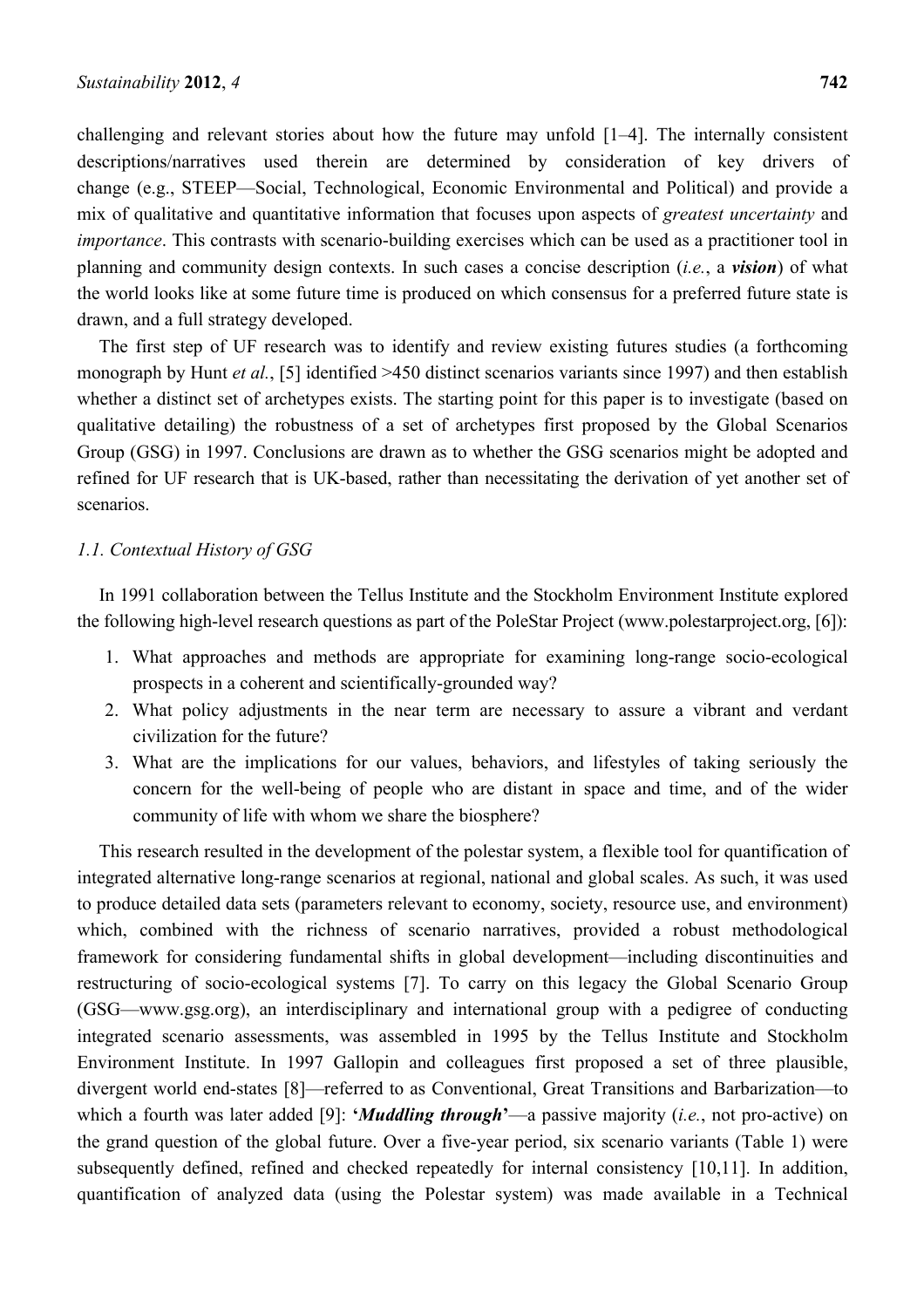document for four scenarios; MF, PR, NSP and FW, Table 1 [7], updated in 2009 using an additional 10 years of data and an expanding literature on environmental, resource, and social developments [6]. Two others (EC and B) were not quantified, presumably because of their extreme nature.

**Table 1**. Global Scenario Group (GSG) Scenarios: Four archetypal social visions for the future, adapted from [1].

|                                             | World end-state Scenario variants | <b>Archetypal Social Visions</b>                  |  |
|---------------------------------------------|-----------------------------------|---------------------------------------------------|--|
|                                             | Market Forces (MF)                | A world that evolves gradually, shaped by         |  |
| <i>'Conventional'</i>                       |                                   | dominant driving forces                           |  |
|                                             | Policy Reform (PR)                | A world that is influenced by a strong policy     |  |
|                                             |                                   | push for sustainability                           |  |
| <i>'Great</i>                               | New Sustainability Paradigm (NSP) | A world where new human values and new            |  |
| <b>Transitions'</b><br>Eco-Communalism (EC) |                                   | approaches to development emerge                  |  |
| 'Barbarization'                             | Fortress world (FW)               | A world that succumbs to fragmentation,           |  |
|                                             | Breakdown (B)                     | environmental collapse, and institutional failure |  |

In 2005 Raskin (president of Tellus) compared GSGs' visions of the future with five other well-reported scenario studies, WBCSD [12], OECD, [13-15], IPCC [16], UNEP [17,18] and WWV [19,20], and suggested that a common set of four archetypes could be found [21] (Table 1). Further mapping exercises have since been conducted, resulting from the development of yet more scenarios [22–32]. By combining this prior knowledge from the literature and adding in further scenario variants (based on qualitative details given within scenario narratives), a substantially increased evidence-base is provided herein to support the hypothesis that the world-end states (and scenario variants) first proposed by GSG continue to form a distinct set of archetypes (Section 2). The legacy of these GSG scenario variants are subsequently discussed in the context of providing a distinct set of archetypes relevant to anyone considering scenario-based studies (Section 3). Conclusions are subsequently drawn regarding the credibility of archetypes drawn from the GSG work (Section 4).

### **2. Comparing GSG Scenarios Variants with those from the Literature**

In this section each GSG scenario variant is outlined within the three world end-states. Aligned to each GSG scenario variant are observations from the literature (shown in **Bold** in Table 2) that identify similarities with other scenario based studies and additional similarities that have been identified during this review (shown in *italics* in Table 2) Scenarios that fall under more than one category are listed under each.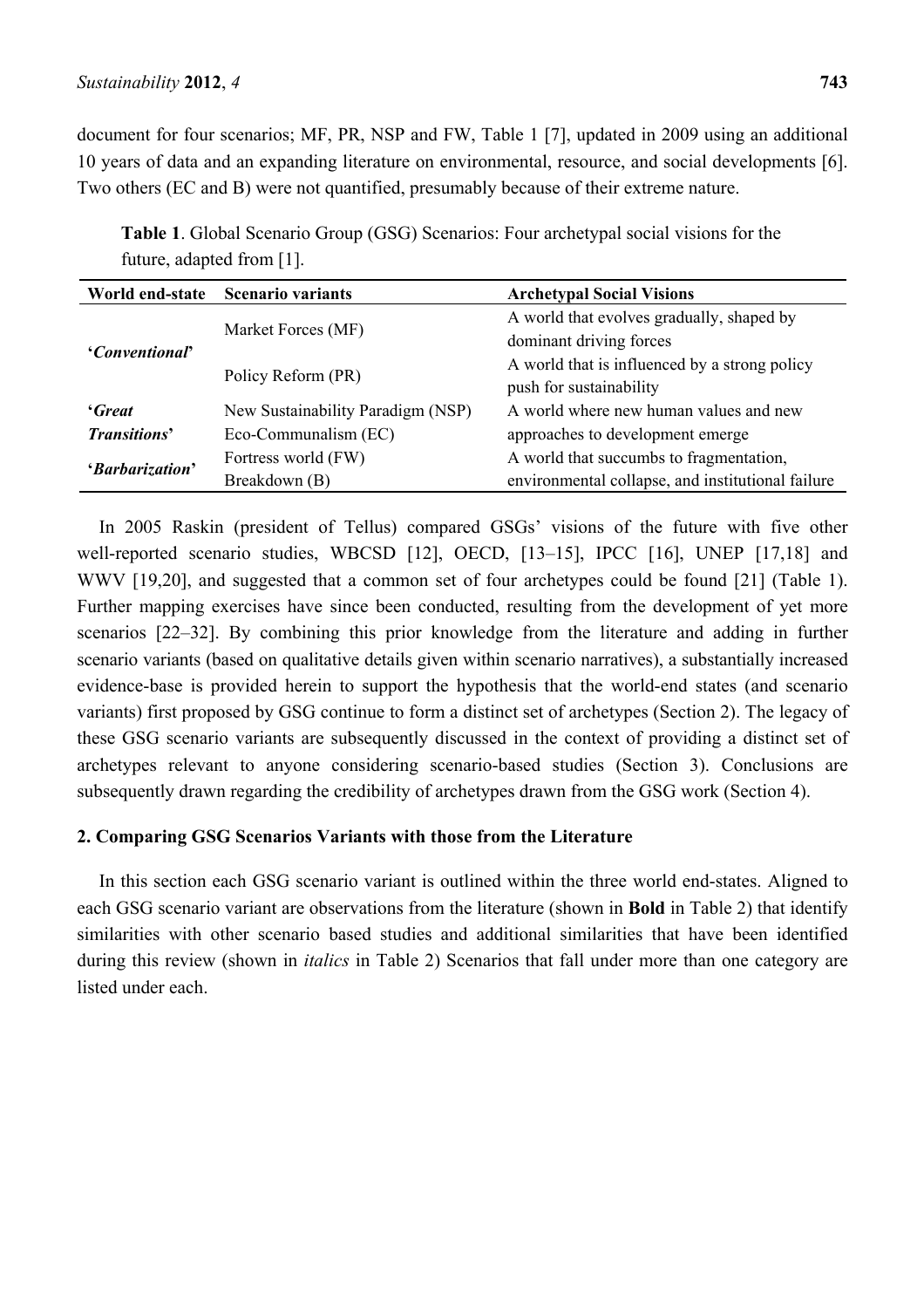|                                                 | <b>CONVENTIONAL</b>                       |                                                | <b>GREAT TRANSITIONS</b>                    | <b>BARBARIZATION</b>                      |                                     |
|-------------------------------------------------|-------------------------------------------|------------------------------------------------|---------------------------------------------|-------------------------------------------|-------------------------------------|
| $(MF)^{[21]}$                                   | $(PR)^{[21]}$                             | $(NSP)^{[21]}$                                 | $(EC)$ <sup>[21]</sup>                      | $(FW)^{[21]}$                             | (B) $^{[21]}$                       |
| $FROG$ <sup>[12]</sup>                          | <b>GEOpolity</b> <sup>[12]</sup>          | $\text{Jazz}$ <sup>[12]</sup>                  | Sustainability First $\frac{[17,18]}{]}$    | Security First <sup>[17,18]</sup>         | $A2^{16}$                           |
| Business as Usual <sup>[19,81]</sup>            | <b>Technology, Economics</b>              | Values and Lifestyles <sup>[19]</sup>          | $B2^{[16]}$                                 | Fortress Europe <sup>[34]</sup>           | Diamonds <sup>[61]</sup>            |
| Reference $^{\left[ 14,15\right] }$             | $\&$ the private sector $^{[19]}$         | <b>Sustainability First</b> <sup>[17,18]</sup> | Local stewardship <sup>[22,39,</sup>        | Fortress World <sup>[11,25,30]</sup>      | Decline to Disaster <sup>[72]</sup> |
| ${\bf A1}^{[16]}$                               | Policy variants <sup>[14,15]</sup>        | Restoration $^{\left[ 51\right] }$             | 40,58,59,60,67,68,79,81,83]                 | $A2^{[16]}$                               |                                     |
| Markets First <sup>[17,18]</sup>                | $B1$ <sup>[16]</sup>                      | Sustainable Behavior <sup>[51]</sup>           | Delta <sup>[27]</sup>                       | National Enterprise <sup>[39</sup>        |                                     |
| Economy First <sup>[34]</sup>                   | Policy First <sup>[17,18]</sup>           | Global Sustainability <sup>[22,39</sup> ,      | <b>Transformed World</b> [11]               | 41,59,60,68,83]                           |                                     |
| <b>Global Orchestration</b> <sup>[54]</sup>     | Global sustainability $[22,39,$           | 40,58,59,60,67,68,79,83]                       | <b>Adapting Mosaic</b> <sup>[54]</sup>      | Regional-                                 |                                     |
| Big is Beautiful <sup>[112]</sup>               | 40,58,59,60,67,68,79,81,83]               | <b>Global Responsibility</b> <sup>[41]</sup>   | Survivor <sup>[51]</sup>                    | Stewardship <sup>[65]</sup>               |                                     |
| Global Economy <sup>[78,90]</sup>               | Technogarden <sup>[54]</sup>              | $B1$ <sup>[16]</sup>                           | Local Resilience <sup>[51]</sup>            | Order from Strength <sup>[54]</sup>       |                                     |
| Great Escape <sup>[77]</sup>                    | Knowledge is King <sup>[112]</sup>        | Green World <sup>[42]</sup>                    | <b>Tribal Trading</b> <sup>[81]</sup>       | Scramble <sup>[54,82]</sup>               |                                     |
| World Markets $^{[22,23,\overline{39},40,56, }$ | Big Crisis <sup>[77]</sup>                | Living on the No.8 wire [28]                   | <b>Independent Aotearoa</b> <sup>[28]</sup> | <b>Clustered Networks</b> <sup>[77]</sup> |                                     |
| 58,59,60,67,68,79,83]                           | <b>Strong Europe<sup>[80]</sup></b>       | Civic Renewal <sup>[43]</sup>                  | Eco-Communalism <sup>[30]</sup>             | Transatlantic Market <sup>[80]</sup>      |                                     |
| Market World [11,42]                            | Global Co-operation <sup>[78]</sup>       | <b>CONNECT</b> for LIFE <sup>[31]</sup>        | <b>Blueprints</b> <sup>[82]</sup>           | <b>Continental Markets</b> [54,78]        |                                     |
| Beta $^{[27]}$                                  | Policy Rules <sup>[34,35]</sup>           | <b>Global Orchestration</b> <sup>[54]</sup>    | Lettuce Surprise U <sup>[77]</sup>          | Fortress Britain <sup>[23]</sup>          |                                     |
| Jeopardy <sup>[51]</sup>                        | Alchemy <sup>[51]</sup>                   | Global Commons <sup>[23]</sup>                 | <b>Evolved Society</b> <sup>[77]</sup>      | Provincial Enterprise <sup>[22,</sup>     |                                     |
| <b>Blinkered Evolution</b> <sup>[43]</sup>      | Global commons <sup>[23]</sup>            | <b>Great Transitions</b> <sup>[25]</sup>       | <b>Regional Communities</b> <sup>[78]</sup> | 40,58,67,79,81]                           |                                     |
| New Frontiers <sup>[28]</sup>                   | Gamma $^{\left[ 27\right] }$              | Sustainable world [30]                         | Sustainability Eventually $[34,35]$         | Medium/Low                                |                                     |
| Market Forces <sup>[25]</sup>                   | Green World <sup>[42]</sup>               | $Hearts$ <sup>[61]</sup>                       | Building Lifeboats <sup>[57]</sup>          | -emissions <sup>[50]</sup>                |                                     |
| Business as usual [30]                          | Strong government <sup>[28]</sup>         | The Triple Whammy <sup>[62]</sup>              | Medium/Low Emissions <sup>[50]</sup>        | Alpha $^{[27]}$                           |                                     |
| Free Markets <sup>[30]</sup>                    | Fruits for a few [28]                     | Factor Four <sup>[46]</sup>                    |                                             | Fortress Europe <sup>[34,35,42]</sup>     |                                     |
| Riding the Tiger <sup>[44]</sup>                | <b>SUCCEED</b> through                    |                                                |                                             | Technogarden <sup>[54]</sup>              |                                     |
| Triumphant Markets <sup>[45]</sup>              | $\mathbf{SCIENCE}$ [31]                   |                                                |                                             | Lords of Misrule <sup>[22]</sup>          |                                     |
| World Markets <sup>[83]</sup>                   | Green policy <sup>[30]</sup>              |                                                |                                             | $Rivers$ <sup>[35]</sup>                  |                                     |
| High Growth $(F-0)$ <sup>[46]</sup>             | Technocratic <sup>[30]</sup>              |                                                |                                             | Turbulent Neighborhoods <sup>[45]</sup>   |                                     |
| GO for GROWTH <sup>[31]</sup>                   | Policy reform <sup>[25]</sup>             |                                                |                                             | Boom and Blame <sup>[69]</sup>            |                                     |
| Growing on $[57]$                               | Leading the way <sup>[55]</sup>           |                                                |                                             | Last Man Standing <sup>[57]</sup>         |                                     |
| Perpetual Motion <sup>[81]</sup>                | Prosperous-Stewardship <sup>[56]</sup>    |                                                |                                             | Brown Tech <sup>[70]</sup>                |                                     |
| Carry on Consuming <sup>[48]</sup>              | Urban Colonies <sup>[81]</sup>            |                                                |                                             | KEEP it LOCAL <sup>[31]</sup>             |                                     |
| Economy First <sup>[34,35]</sup>                | Low emissions <sup>[50]</sup>             |                                                |                                             |                                           |                                     |
| $Bazaar$ <sup>[49]</sup>                        | Innovation <sup>[51]</sup>                |                                                |                                             |                                           |                                     |
| High Emissions <sup>[50]</sup>                  | Business as usual $(F-1)$ <sup>[46]</sup> |                                                |                                             |                                           |                                     |
| Market Forces <sup>[51]</sup>                   | Powerdown <sup>[57]</sup>                 |                                                |                                             |                                           |                                     |
| Uncontrolled Demand <sup>[52]</sup>             |                                           |                                                |                                             |                                           |                                     |

**Table 2.** Scenarios grouped by GSG archetypes 1997–2011 (**Bold**—as described within the literature, *Italics*—additions from this research).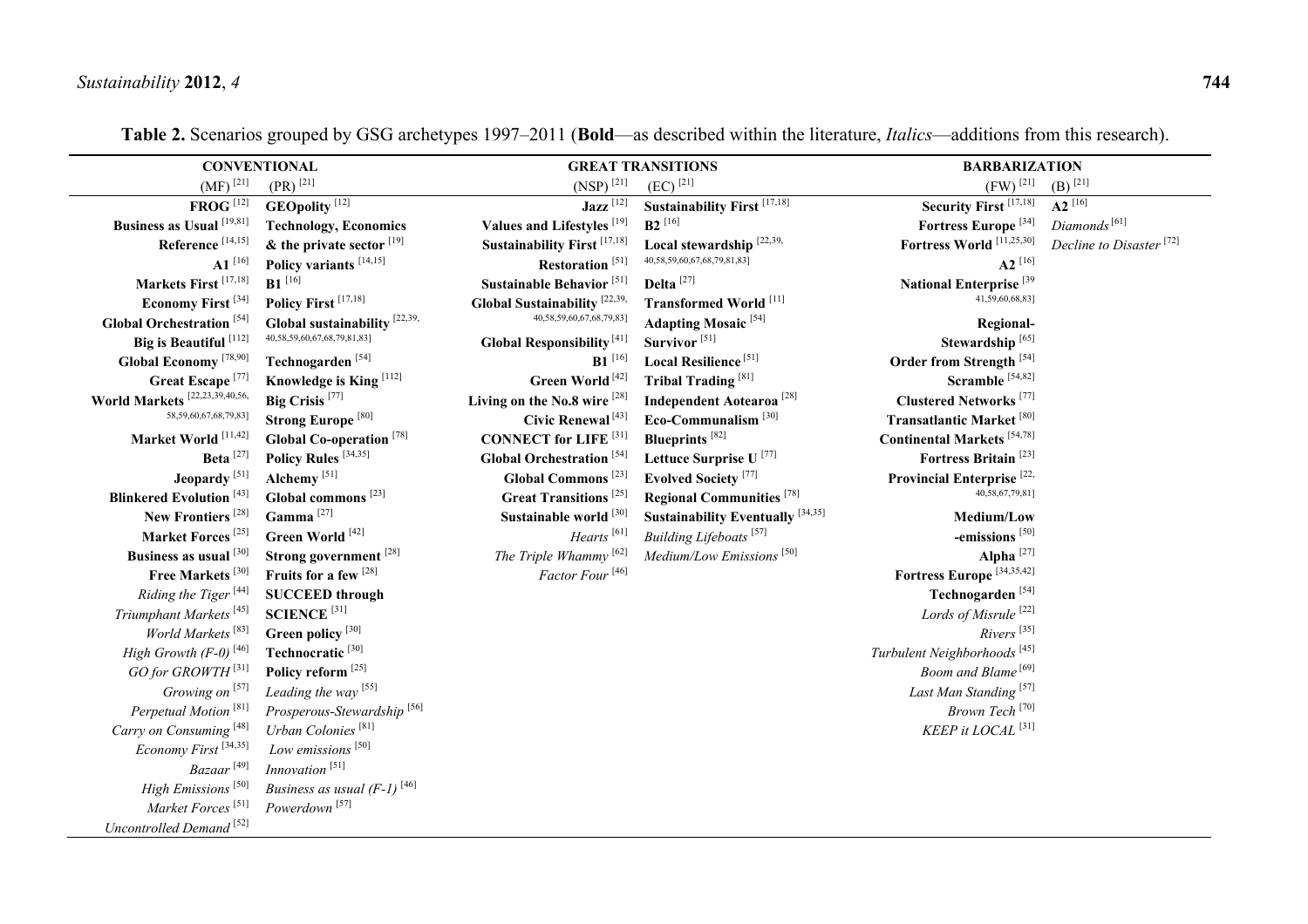#### *2.1. Conventional Worlds*

The first GSG scenario variant within the conventional world archetype is '*Market forces—*MF'.

*'MF is constructed as a future in which free market optimism remains dominant and proves well-founded [33]'. 'Market-driven globalization, trade liberalization, institutional modernization—relies centrally on the self-correcting logic of competitive markets to address global challenges [21].' Populations and the global economy expand and free trade and deregulation drive growth. The availability of sufficient resources—raw materials, land, water, energy—and the means of maintaining ecological resilience in such a huge economy are critical uncertainties. The challenge of satisfying bio-physical sustainability constraints is compounded by the challenge of maintaining social and economic sustainability in a world of profound inequalities between rich and poor countries, and within each country [33]'.* 

'*Market Forces*' was originally referred to as a '*Reference*' or '*Business-As-Usual*' scenario [8,10]. The name '*Market forces*' came later [6,9,11] and illustrates the need for a generic worldwide application for each world end-state. Whilst MF may be based upon historical patterns and business-as-usual for the future in the U.S. [6], it may not be a fair representation for a reference scenario everywhere.

Within the literature there are numerous scenarios aligning with the MF variant. Raskin [21] first suggested that the MF scenario was broadly similar to:

- First Raise Our Growth—*FROG!*—a familiar world where economic growth and success is a major concern and where human social systems are unable to meet the challenge of sustainable development, [12];
- '*Business as usual*'—a continuation and extrapolation of current trends with limited investment in water infrastructure, [19];
- '*Reference*'—a market forces approach based on current UN predictions, [13–15];
- '*A1*'—an integrated unsustainable world of very rapid economic growth [16], and
- '*Markets First*'—a world based upon market driven developments [17,18] (later developed to '*Economy First*' [34,35], in which Globalization and Liberalization are embraced, economic growth is high and multinational companies dictate environmental standards, the close relationship being shown in Figure 1b).

The compatibility between '*A1*' and '*FROG*' has been recognized previously by Morita *et al.* [36], and the strong links between '*A1*' and '*Markets first*' have been reinforced by numerous authors [23,24,26,32,37,38], based upon both having a strong global-economic-self-interest/reactive focus, a commonality shared by many of the scenarios described herein (Figures 1a,b and 2). As such, '*Great escape*' and '*Global economy*' can also be added to the list. Table 3 shows qualitative patterns for some of the previously mentioned scenarios according to a range of key drivers from where direct alignment with MF can be seen.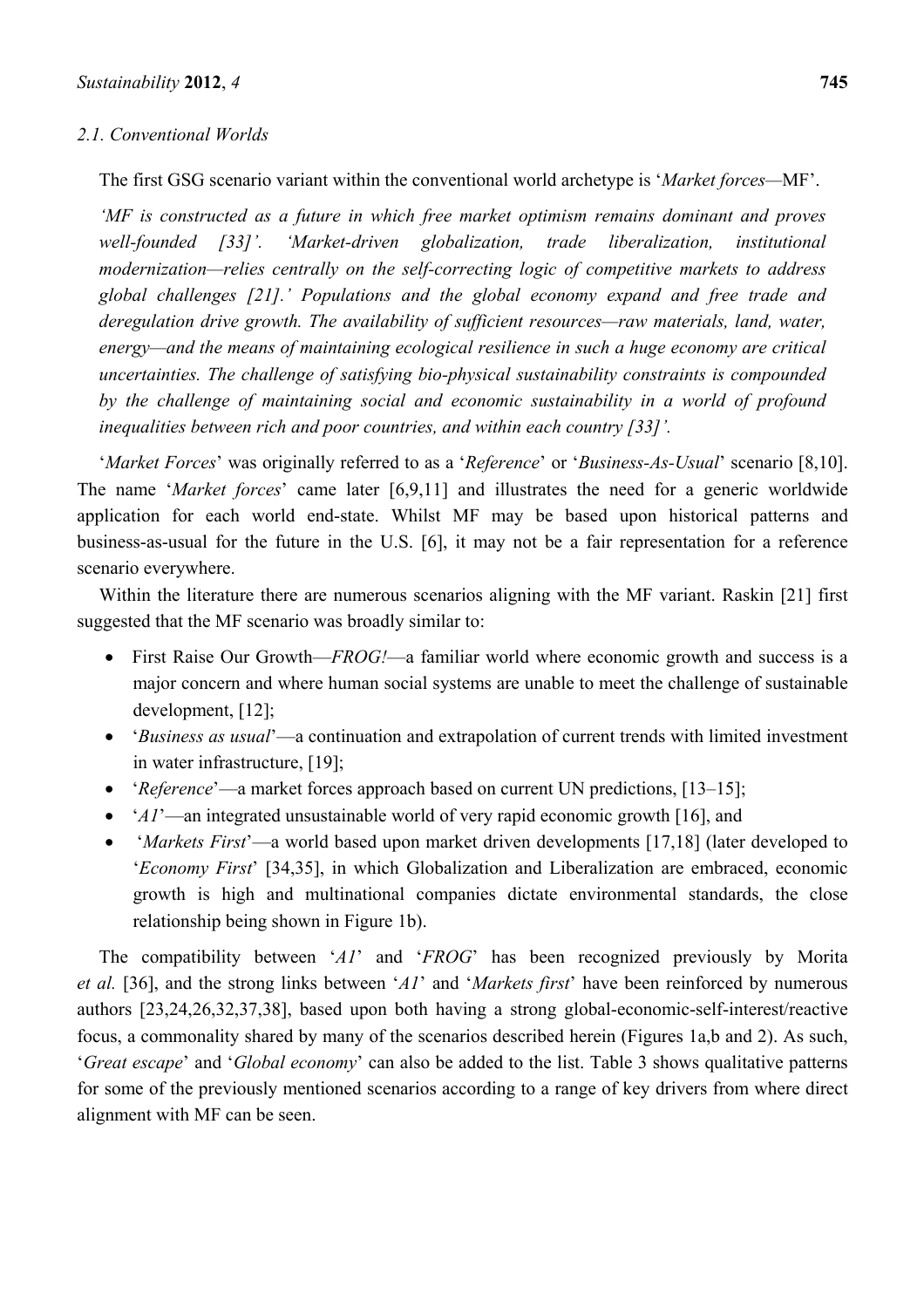**Figure 1.** (a) 10 Scenario studies on two axes of uncertainty, modified from [26,32]; (**b**) Approximate location of selected scenarios, modified from [34,35].

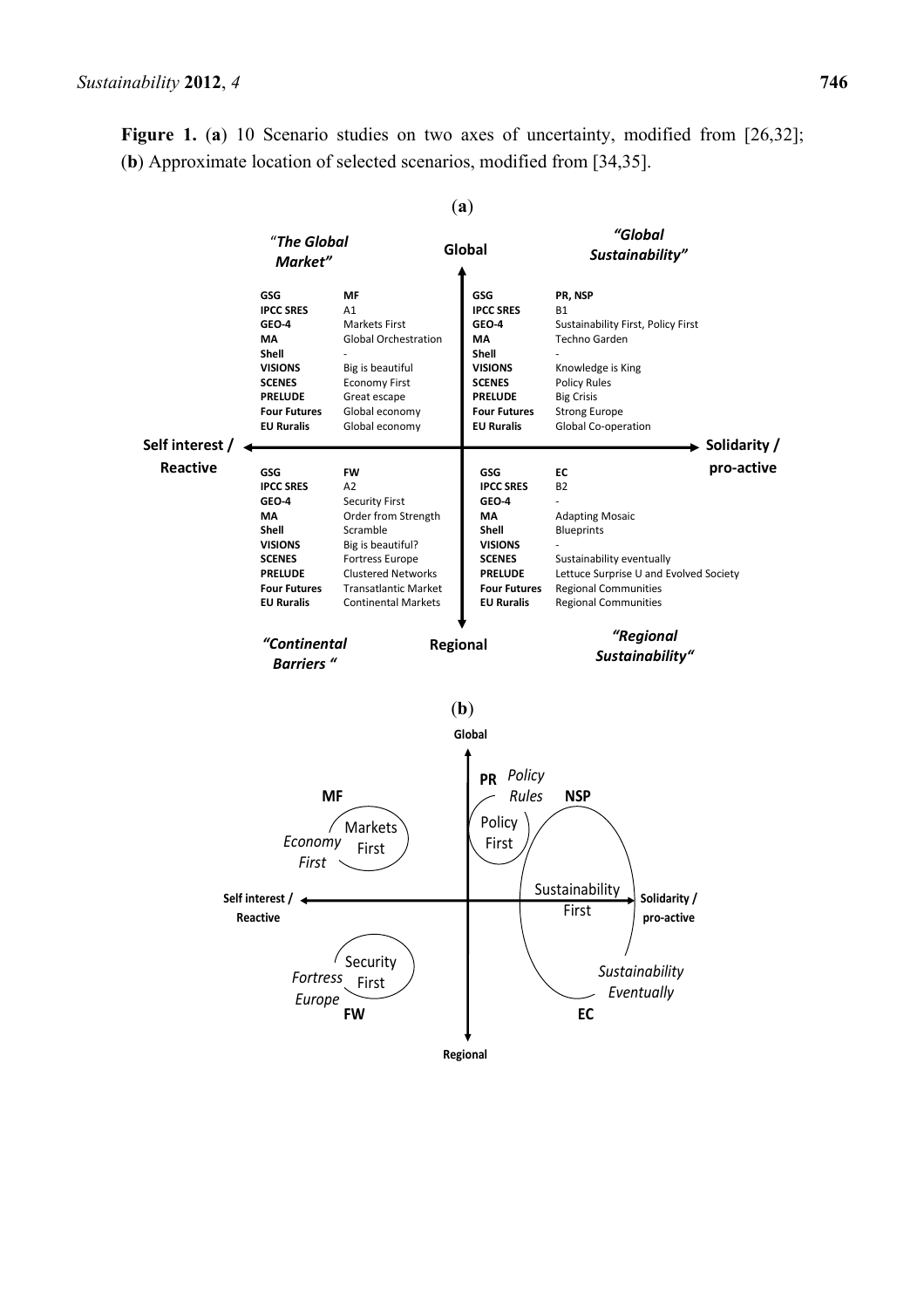

**Figure 2.** Various scenarios plotted against Special Report on Emissions Scenarios (SRES) axes, modified from [24]—scenario sets are identified by matching shapes/text.

**Table 3.** Qualitative patterns of change in Market Forces (MF) according to Social, Technological, Economic, Environmental and Political (STEEP) drivers.

|                                                                                                 | <b>Society</b>                                                                                                                                                                                                     | <b>Technology</b>                                                                                                                                     | <b>Economy</b>                                                                                                                                                                                                                                   | <b>Environment</b>                                                                                                                                                                                          | <b>Policies</b>                               |
|-------------------------------------------------------------------------------------------------|--------------------------------------------------------------------------------------------------------------------------------------------------------------------------------------------------------------------|-------------------------------------------------------------------------------------------------------------------------------------------------------|--------------------------------------------------------------------------------------------------------------------------------------------------------------------------------------------------------------------------------------------------|-------------------------------------------------------------------------------------------------------------------------------------------------------------------------------------------------------------|-----------------------------------------------|
|                                                                                                 | <b>Worsens</b>                                                                                                                                                                                                     | Slight                                                                                                                                                | <b>Strengthens</b>                                                                                                                                                                                                                               | Worsens                                                                                                                                                                                                     | Weak                                          |
| Performance<br>in MF $[6]$                                                                      |                                                                                                                                                                                                                    | improvement                                                                                                                                           | significantly                                                                                                                                                                                                                                    |                                                                                                                                                                                                             |                                               |
| Generic<br>qualitative<br>patterns of<br>change that<br>resonate with<br>other scenario<br>sets | Emphasis on<br>individuals,<br>low public<br>participation in<br>governance.<br>Uncontrolled<br>urbanization and<br>an increasing<br>ageing<br>population. A<br>consumerist<br>world where the<br>rich get richer. | The focus is on<br>economic<br>efficiency.<br>However, access<br>you can pay for.<br>Innovative<br>technologies<br>respond to<br>consumer<br>demands. | Strongest<br>economy with<br>International<br>decision-making. environmental<br>depends on what However there is impacts. Increase<br>low government<br>intervention in a<br>highly efficient<br>formal economy<br>in which most<br>people work. | Environment<br>worsens due to<br>high<br>in pollutants,<br>$CO2$ emissions,<br>resource<br>use/capita and<br>water stress<br>(quality and<br>quantity of<br>groundwater<br>decrease). Net<br>deforestation. | Weak social and<br>environmental<br>policies. |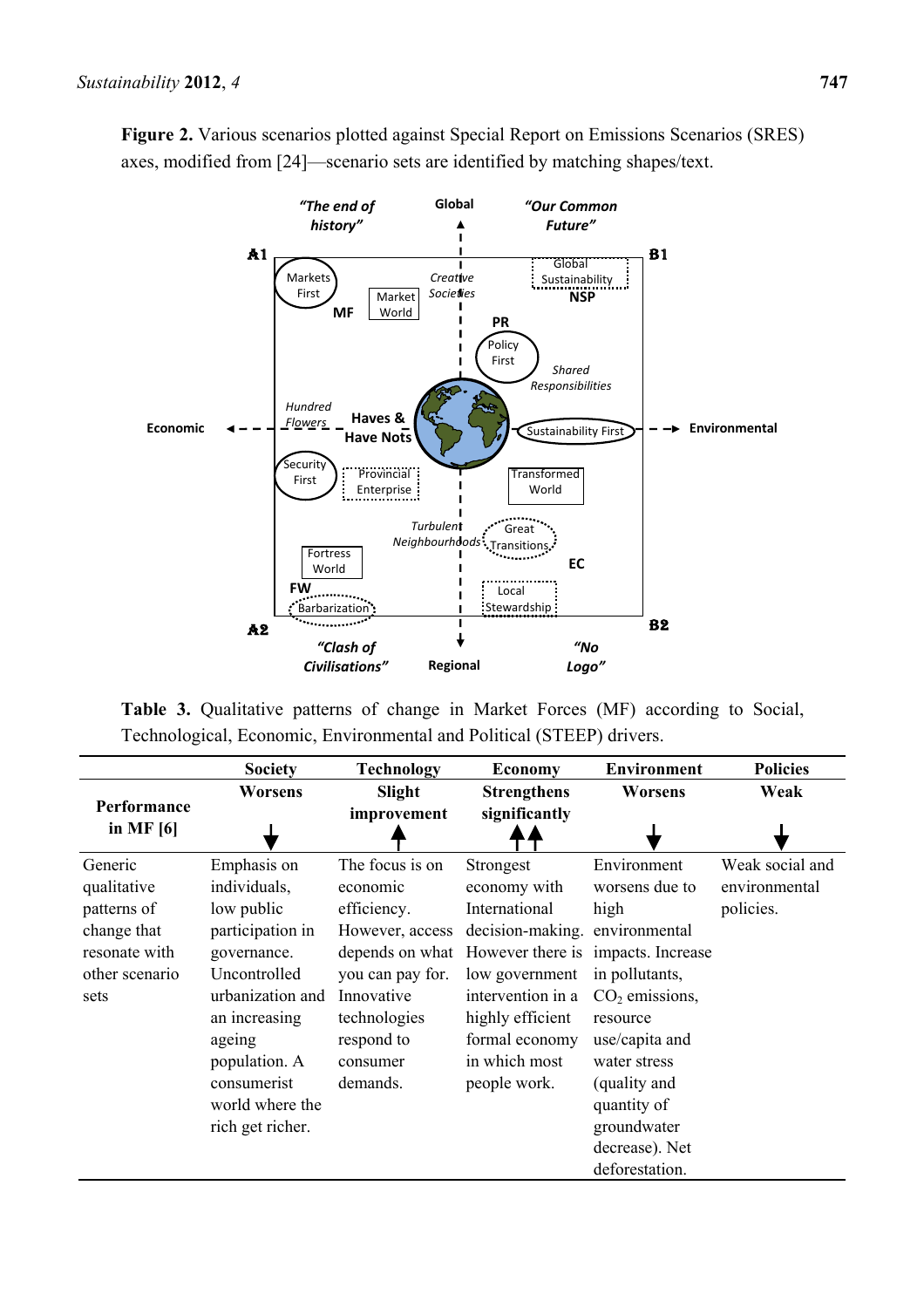Pridmore [22] has previously suggested a close alignment between '*A1*' and '*World Markets*', e.g., they are similar to the present day USA [39], with consumerist values, global governance and declining manufacturing and agriculture [23,40,41]. The close relationship with MF is illustrated in Figure 3 [30] and is confirmed by Pinnegar *et al.* [23], with the addition of '*Market world*' [42], '*Beta*' (An early version of EA's '*Jeopardy*' scenario), and '*Global Orchestration*' (although the last of these has not been added to the list as it resonates more evidently with NSP (Section 2.1)). Around the same time EA [27] reported close links between '*World Markets*' (previously linked to many other MF type scenarios) and their '*Jeopardy*' scenario (an intensive materialistic consumerist culture, coupled with high economic growth, growing social fragmentation and a continuing reliance on fossilbased fuels [27], a scenario upon which '*Blinkered Evolution*' (a world where mainstream behaviour is committed to an individualized consumption paradigm [43]) was based. Taylor *et al.* [28] confirms many of these relationships and further suggests close resemblance between '*Market Forces*', a scenario based directly on the work of GSG that assumes economic growth paradigms, based on the experience of developed countries, are appropriate for the rest of the world [25], and their '*New Frontiers*' scenario. This is not surprising given the references therein to market competition, individual meritocracy and unfettered consumption, as well as education and health for those that can afford it.



**Figure 3.** GSG scenarios within the Foresight Futures 2020 plane [30].

Several additions have been made to this list based on the adoption of similar descriptors and core values to MF:

- '*Riding the Tiger*'—a linear continuation of the current era [44];
- '*Triumphant Markets*'—a world of materialism, consumerism, free trade and market integration, [45];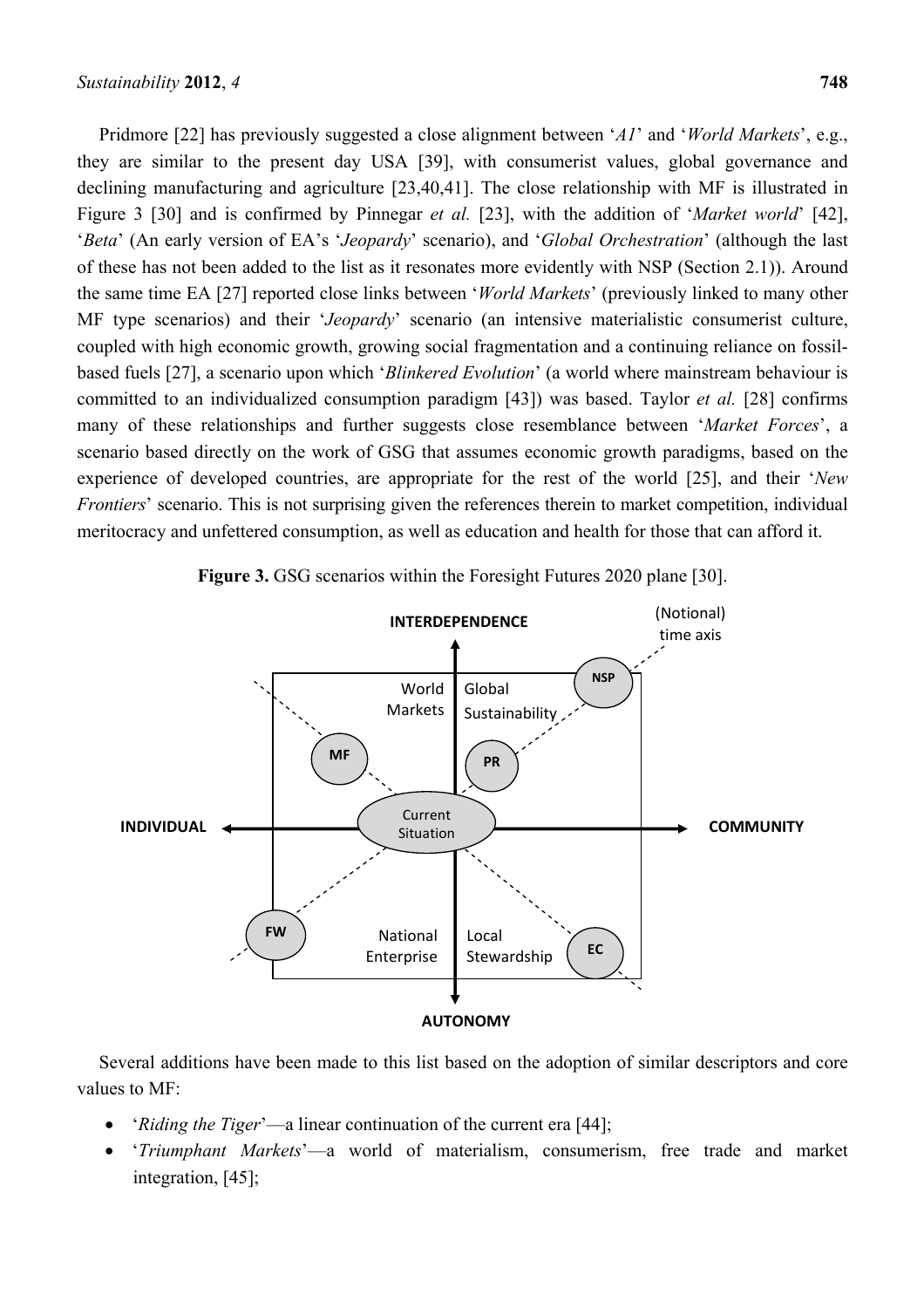- '*World markets*'—where material wealth and greater mobility is to the detriment of society and the environment [43];
- '*High growth (F-0)*'—a throw away economy with a free market model [46];
- '*Go for Growth*'—where economic growth continues to be driven by consumption and new technology [31];
- '*Growing on*'—where high economic growth is at the expense of social cohesion and environmental sustainability [39];
- '*Perpetual Motion*'*—*a society driven by constant information, consumption and competition [47];
- '*Carry on consuming*'*—*where UK supply chains are dominated by a handful of companies and global competition has put greater reliance on production and processing within the European region [48];
- '*Bazaar*'—a market world where free market policies, corporate restructuring and entrepreneurship offer a model for the rest of the world [49];
- '*High emissions*'—contributing to high environmental impacts[50];
- '*Market Forces*'*—*in this scenario the Environment Agency focus on growth, consumerism and high water demand [51] it is not surprising that this has been rebranded as '*uncontrolled demand*' [52], a significant concern in the water field.

The second scenario within the conventional archetype is '*Policy reform—*PR'.

*The PR path requires unprecedented political will for establishing the necessary regulatory, economic, social, technological, and legal mechanisms [33]. This strong policy is used to meet social and environmental sustainability goals following widespread concern over environmental deterioration, social conflict, and economic instability. This leads to a marshalling of political will to implement comprehensive government action aimed at redirecting and constraining the global economy to achieve a broad set of social and environmental goals [21]. PR assumes the emergence of a massive government-led effort to achieve sustainability without major changes in the state-centric international order, modern institutional structures, and consumerist values [33]. For example PR is assumed to have adopted the best available technologies and yet behaviour has remained relatively unchanged [6]. There is a deep and widespread commitment to economic equity and strong and harmonized policies are implemented that, by redirecting the world economy and promoting technological innovation, are able to achieve internationally recognized goals for poverty reduction, climate change stabilization, ecosystem preservation, freshwater protection, and pollution control [33].* 

Raskin [21] first suggested that PR was broadly similar to:

- Global Ecosystem Organization—'*GEOpolity*'—a world where an environmental and social crisis looms and the response is to build an interlocking governance structure coordinated at the international level, [12];
- '*Technology, Economics and the private sector*'—where private sector initiatives lead research and development, and globalization drives economic growth, but the poorest countries are left behind [19]: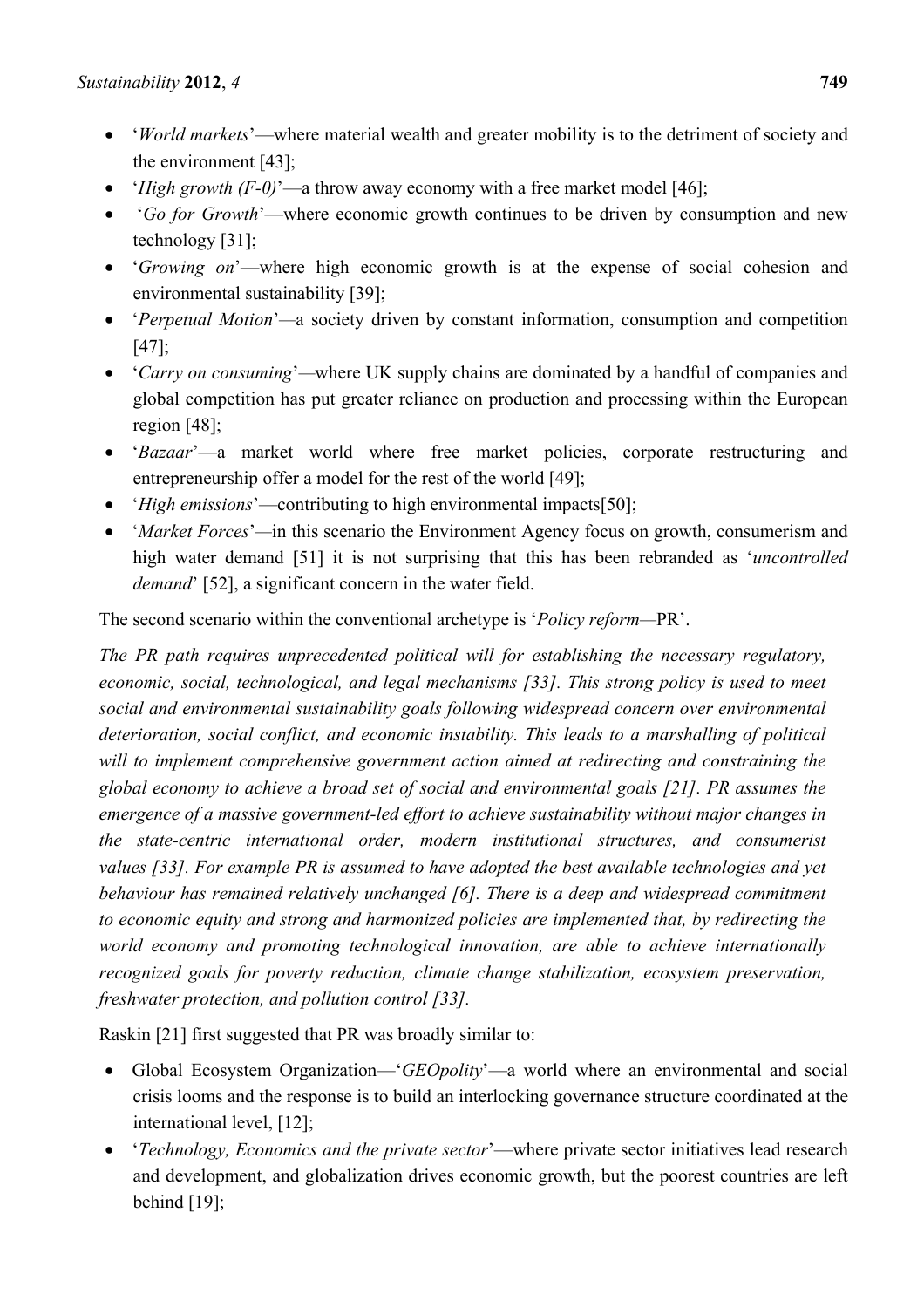- '*Policy variants*'—Decarbonization is a major theme in this world, prompted by a carbon market in which all goods and services carry a carbon price [13–15];
- 'B1'—world that emphasizes global solutions to economic, social, and environmental sustainability with reductions in material intensity and the introduction of clean and resourceefficient technologies [16] , and
- '*Policy First*'—where strong actions are undertaken by governments in an attempt to reach specific social and environmental goals, [17,18]; developed to '*Policy Rules*' where Europe is at the forefront of a new socio-economic paradigm of public/private partnerships and leads a global shift in direction, water framework directive compliance is higher than ever—the close relationship can be seen in Figure 1 [34,35].

The compatibility between '*B1*' and '*GEOpolity*' has been recognized previously by Morita *et al.* [35] whilst correspondence between PR, '*B1*' and '*Policy first*' *i*s reinforced by numerous authors [18,23,26,37,38]. In terms of high global-environmental-solidarity/pro-active considerations (Figures 1a,b, and 2) very close compatibility is reported between '*B1*' and '*Global sustainability*' [22,24]. This view is upheld by Busch [26] and Kok *et al.* [32] with the addition of the following: '*Technogarden, Knowledge is King, Big Crisis, Strong Europe* and *Global Co-operation*'. As '*Global Sustainability*' and '*B1*' align with both PR and NSP, albeit more strongly in NSP, they appear in both lists (Table 2). Table 4 shows close alignment of previously-mentioned scenarios to PR when considering qualitative patterns of change according to a range of key drivers [26].

|                | <b>Society</b>   | <b>Technology</b>    | <b>Economy</b>     | <b>Environment</b>     | <b>Policies</b> |
|----------------|------------------|----------------------|--------------------|------------------------|-----------------|
|                | Improvement      | Significant          | <b>Strengthens</b> | Improvement            | <b>Strong</b>   |
| Performance    |                  | Improvement          |                    |                        |                 |
| in PR $[6]$    |                  |                      |                    |                        |                 |
| Generic        | Emphasis on      | Focus on general     | Strong economic    | Environment            | Strong social   |
| qualitative    | more             | efficiency and       | growth with        | improves due to        | and             |
| patterns of    | community.       | environment.         | International      | reduced                | environmental   |
| change that    | Medium public    | Promotion of         | decision making.   | environmental          | policies        |
| resonate with  | participation in | technology transfer  | High government    | impacts. Reduction in  |                 |
| other scenario | governance.      | and diffusion. Best  | intervention in an | Pollutants, $CO2$      |                 |
| sets           | Less chaotic     | practice technology. | efficient and fair | emissions (20% of      |                 |
|                | urbanization and | Dependence on        | formal economy in  | 1990 levels reached    |                 |
|                | a growing        | increases in         | which most people  | by $2050$ , resource   |                 |
|                | population. User | technological        | work.              | use/capita and water   |                 |
|                | behaviors        | efficiency to reduce |                    | stress. Moderately     |                 |
|                | relatively       | consumption.         |                    | reduced deforestation. |                 |
|                | unchanged.       |                      |                    |                        |                 |

**Table 4.** Qualitative patterns of change in Policy Reform (PR) according to STEEP drivers.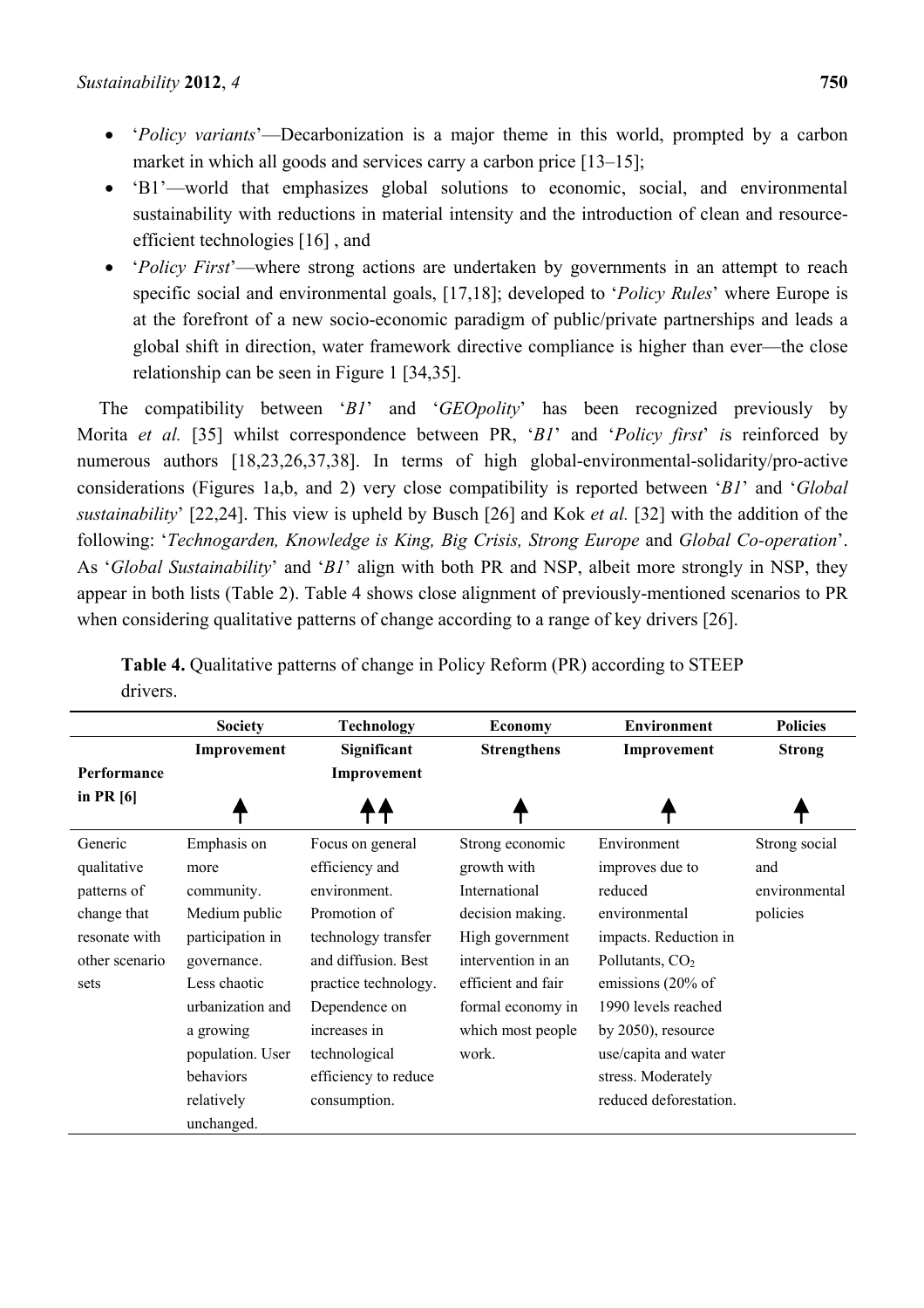Whilst Makropoulos *et al.* [30] suggest that PR is on the way to NSP, Raskin [53] argues that the transition very much depends upon where branch points [8] might form. Pinnegar *et al.* [23] have aligned '*B1*' with '*Global commons*' (where people aspire to high levels of welfare and a sound environment, and international co-operation towards global sustainability [23]); '*Gamma*' (An early version of EA's '*Alchemy*' scenario); '*Green World*' [42] and '*Technogarden*' (where Global markets in ecological property combine green technology, eco-efficiency, openness and competition [54]), which the Environment Agency suggests has similarities to their '*Alchemy*' scenario (where a new regulatory environment spurs innovation in new technologies and new standards of producer responsibility [51]). Defra also noted similarities between '*Alchemy*' and their own '*Strong government*' scenario [43] (the latter built upon the former). Both '*Alchemy*' and '*Technogarden*' have been linked to Natural England's '*SUCCEED through SCIENCE*' scenario [31] (where the global economy continues to be driven by innovation and everyone relies on business to keep the country growing), as shown in Figure 4. The '*Green Policy*' (where ecologists influence central policy) and '*Technocratic*' scenarios (where public engineers and technocrats influence policy) as proposed by Makropoulos *et al.* [30] are very much policy-related and therefore not dissimilar to PR. In '*Policy reform*' (a scenario in which negative impacts of market mechanisms are tempered by the inclusion of mitigation programs) it is argued that the socio-economic and political considerations may make it expedient for governments to take actions that favor citizens, rather than wait for the operation of the market to correct these ills [25]. As this is drawn directly on the work of GSG the direct comparison with PR is unavoidable.

Several additions have been made to this list based on the adoption of similar descriptors and core values to PR:

- '*Leading the way*'—UK Government takes a hands on approach to ensure the transition to a low-carbon economy; investment in environmental research and technology is high [55];
- '*Prosperous stewardship*'—a global player in economic terms with high regulation, innovation and a dry climate [56];
- *Urban Colonies*—good environmental practice is at the heart of the UK's economic and social policies; new urban planning policies; consumption has fallen; resource use is now a fundamental part of the tax system and disposable items are less popular [47];
- ' *Low emissions*'*—*resulting in reduced environmental impacts [50]*;*
- *Innovation*—Previously *Alchemy*, in this world people work in regulation and compliance; environmental concerns are the problem of manufacturers and service providers — supply side regulation (for water) is an accepted integral part of the economy [52]*;*
- '*Business as usual—B-A-U*' describes strict controls for land-use planning, a balance between growing volumes and increasing recycling rates, and adoption of techno-fixes for carbon capture [46]—as such it describes perfectly a policy-centric B-A-U for the UK; and
- '*Powerdown*'—refers to the path of self-limitation, cooperation and sharing; an orderly equitable transition to a low-carbon economy, which mirrors the steps being taken within a PR world [57].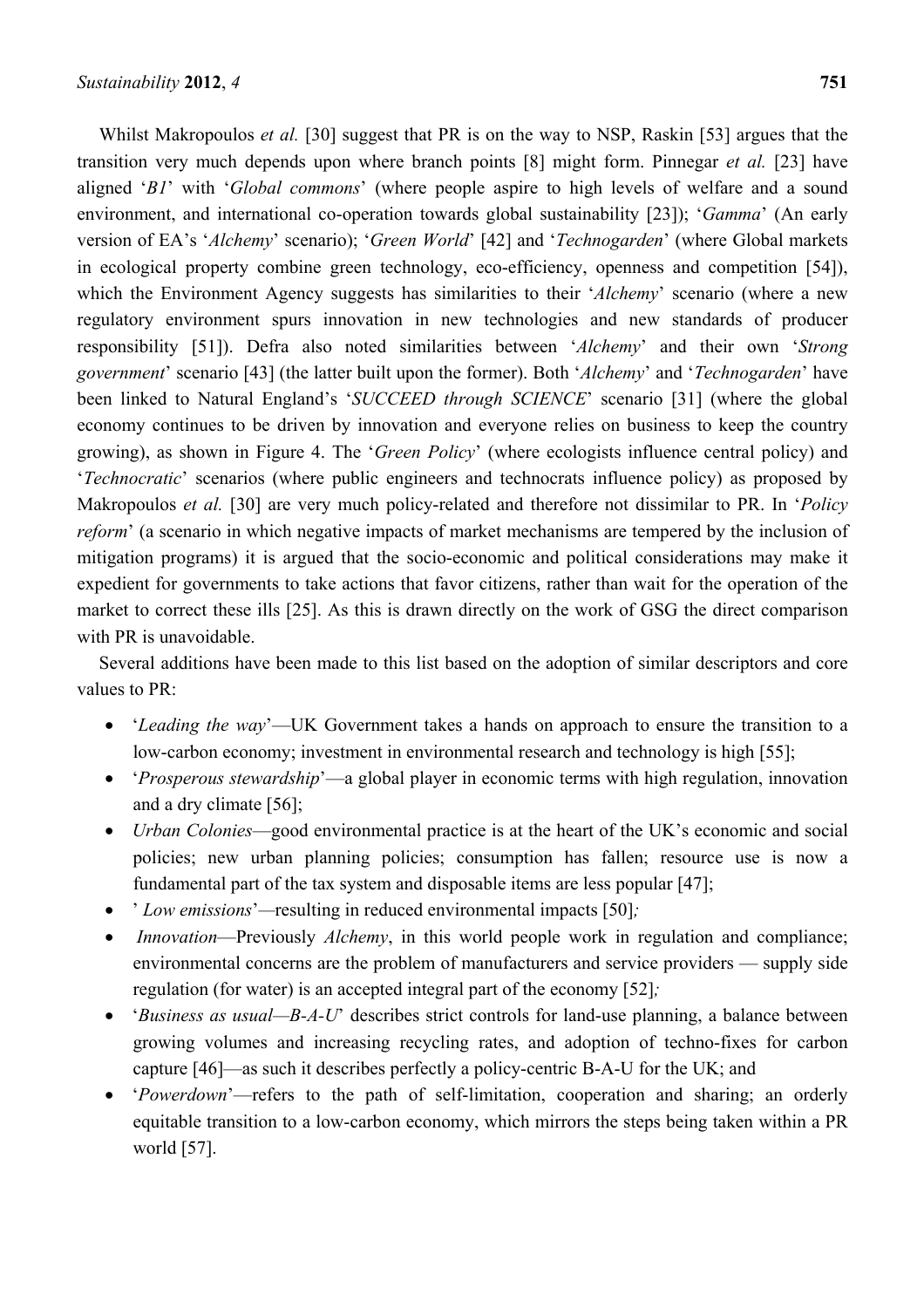

**Figure 4.** Archetypes by theme clusters (**Bold** text shows scenarios included in this study), modified from [31].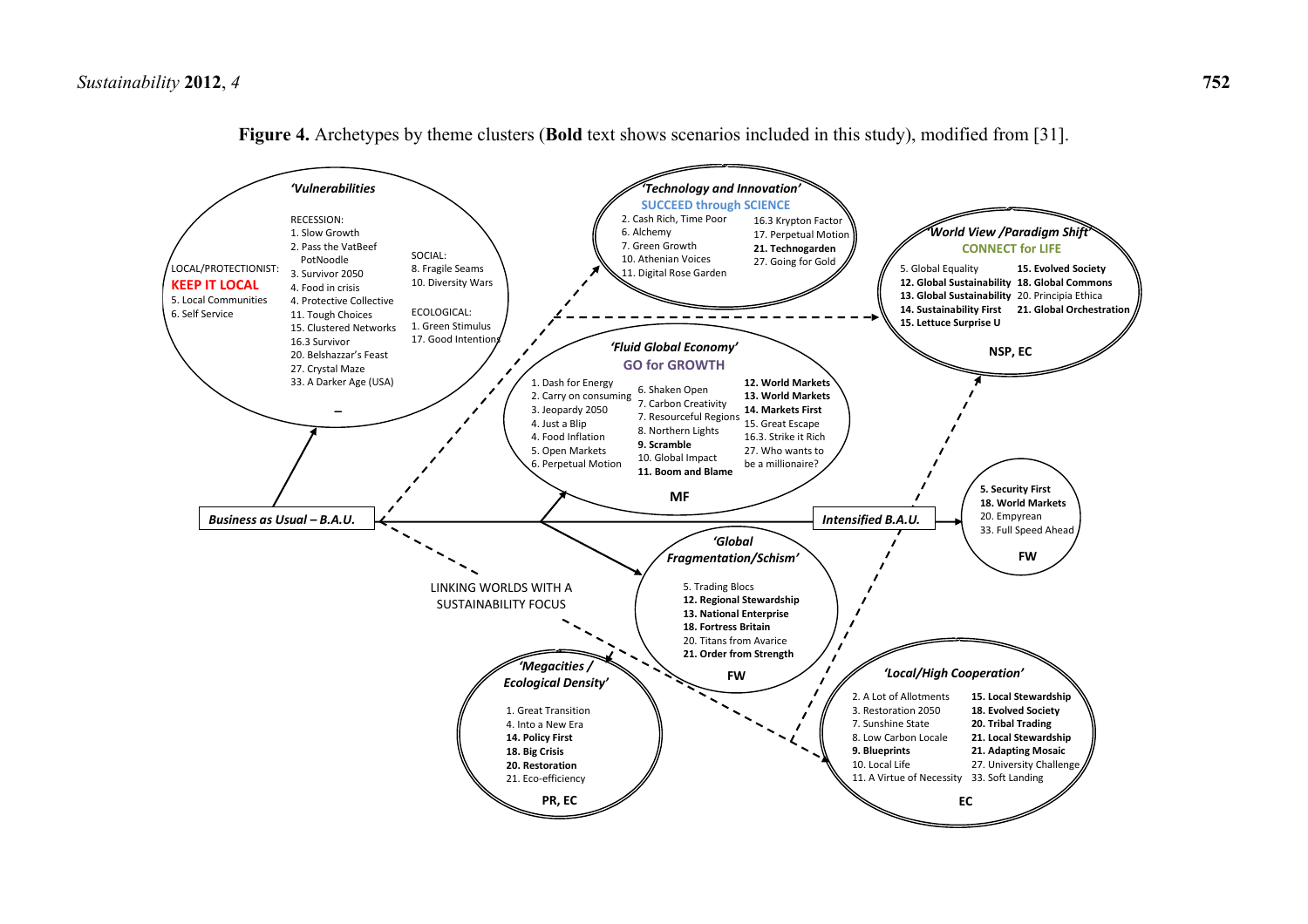#### *2.2. Great Transitions*

The first variant within the great transitions archetype is '*New Sustainability Paradigm*—NSP'.

*NSP sees new humane globalization (rather than localism) change the character of urban industrial society [21]. A values-led change catalyzed by the push of deepening crises and the pull of desire for a just, sustainable, and planetary civilization. This new paradigm is rooted in human solidarity, universal access to education and health care services, ecological resilience, reduced consumerism (technology is as good as it gets but matched also by a step-change in behavior [6]), improved well-being, e.g., creativity, leisure, relationships, and community engagement) and quality of life [33]. NSP is a more cosmopolitan vision than EC, because it is a world that would transcend and transform urban and industrial civilization, and maintain global linkages and solidarity, rather than retreat into localism [10]. The improved social cohesion reduces conflict; crises may still linger, but the world is able to confront them with enhanced institutions for reconciliation and cooperation [33].*

Raskin [21] first suggested that this scenario is broadly similar to:

- *Jazz*—where markets are harnessed for finding solutions to sustainable development [12];
- *Values and Lifestyle—*Sustainable development, with an emphasis on research and development in the poorest countries [19,20], and
- *Sustainability First*—a world in which a new development paradigm emerges in response to the challenge of sustainability, supported by new, more equitable values and institutions [17,18].

According to the Environment Agency this scenario is also very similar to their '*Restoration*' scenario (a world where societal values and behavior are oriented more towards sustainable development goals as a result of greater awareness and perception of environmental risk [51]—subsequently renamed to '*Sustainable Behavior*' [52]). They also suggest similarity with Foresights '*Global Sustainability*' scenario, (e.g., that it is similar to the Netherlands [39]) also known as '*Global responsibility*' [41,58], a world with: a strong index of sustainable economic welfare and climate management, conservationist values (biodiversity is stable), global governance, renewable energy, less resource-intensive manufacturing, equity, and improved air and water quality [59,60]. Previously, Pridmore [22] suggested a closer alignment between '*Global sustainability*' and '*B1*' [16], based upon a strong global-environmental focus, this relationship being confirmed by de Vries [24] in Figure 2. Hence, the subtle similarities with '*Green World*' (aligned previously with PR) cannot be ignored. Table 5 shows the close alignment of a number of the scenarios aligned under NSP, according to key drivers [26].

Taylor *et al.* [28] suggest that some elements (*i.e.*, restorative stages) of their '*Living on the No.8 Wire*' scenario (where New Zealand reacted too late to sustainability challenges and got left behind globally, but social cohesion has permitted an indigenous and inventive subsistence in the economy, as seen in other Pacific Islands) resonate well with '*Restoration*' (mentioned earlier). This in turn is assumed by Defra [43] to closely resemble their '*Civic renewal*' scenario (a world where British citizens and consumers, rather than British politicians, begin to change their behavior—this being a strong characteristic that resonates well within NSP).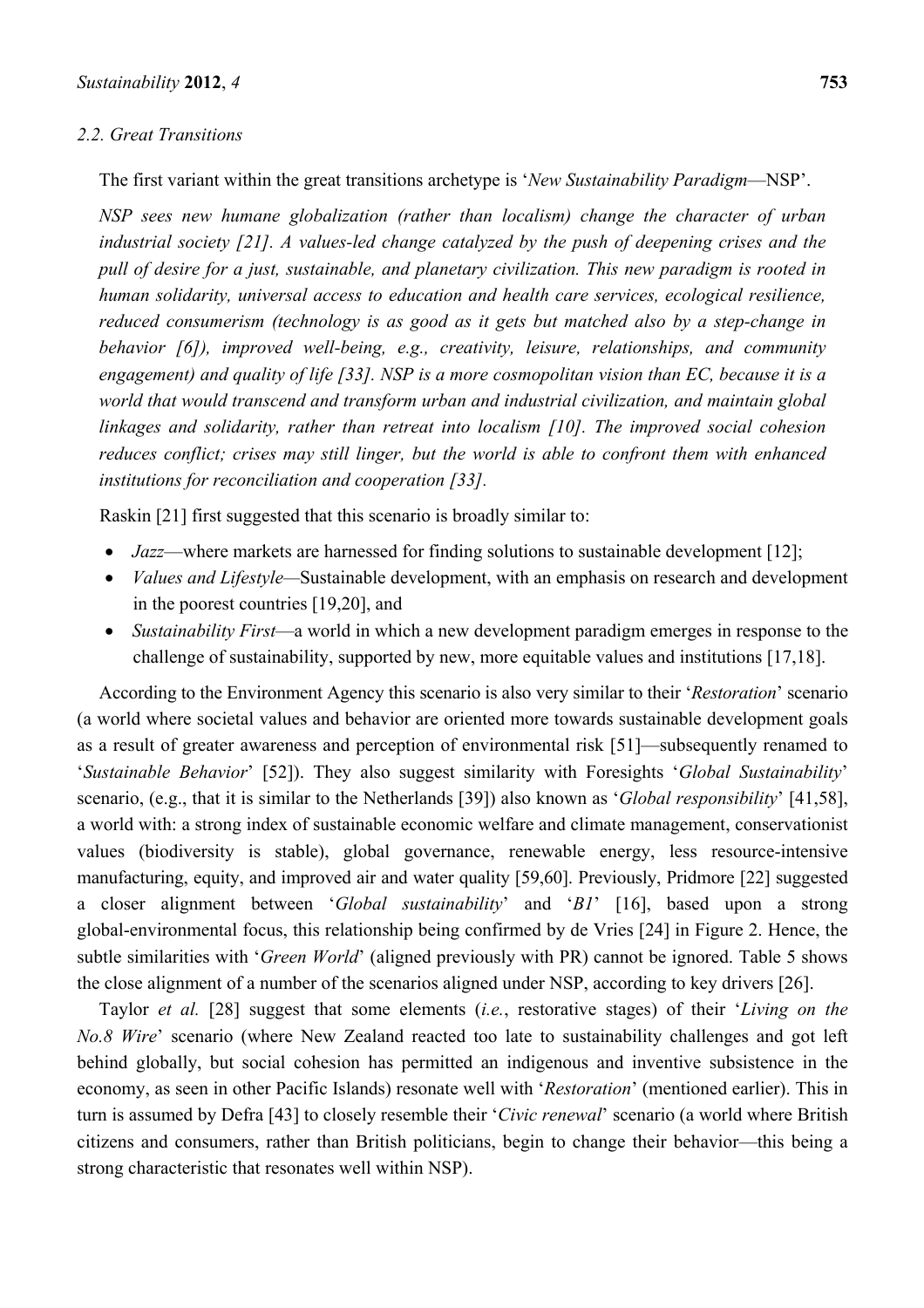#### *Sustainability* **2012**, *4* **754**

As can be seen in Figure 4, Natural England align their '*CONNECT for LIFE*' scenario (where people now connect through vast global networks [31]) with '*Global Orchestration*' (a world of sustainable development, economic growth, fair trade, global public health, global education, global NGO and multilateral organizations [54]).

**Table 5.** Qualitative patterns of change in New Sustainability Paradigm (NSP) according to STEEP drivers.

|                                                                                                 | <b>Society</b>                                                                                                                                                                                | <b>Technology</b>                                                                                                                                                                   | <b>Economy</b>                                                                                                                                             | <b>Environment</b>                                                                                                                                                          | <b>Policies</b>                                                                                                                                             |
|-------------------------------------------------------------------------------------------------|-----------------------------------------------------------------------------------------------------------------------------------------------------------------------------------------------|-------------------------------------------------------------------------------------------------------------------------------------------------------------------------------------|------------------------------------------------------------------------------------------------------------------------------------------------------------|-----------------------------------------------------------------------------------------------------------------------------------------------------------------------------|-------------------------------------------------------------------------------------------------------------------------------------------------------------|
| Performance<br>in NSP $[6]$                                                                     | Significant<br>improvement                                                                                                                                                                    | Significant<br>improvement                                                                                                                                                          | <b>Strengthens</b>                                                                                                                                         | Significant<br>improvement                                                                                                                                                  | <b>Strong</b>                                                                                                                                               |
|                                                                                                 |                                                                                                                                                                                               |                                                                                                                                                                                     |                                                                                                                                                            |                                                                                                                                                                             |                                                                                                                                                             |
| Generic<br>qualitative<br>patterns of<br>change that<br>resonate with<br>other<br>scenario sets | Strongest emphasis<br>on community.<br>Highest public<br>participation in<br>governance. Large<br>reduction in<br>population.<br>Significant<br>voluntary<br>Improvement to<br>user behavior. | Best practice<br>technology [6].<br>Focus on general<br>efficiency and<br>environment.<br>Promotion of<br>Technology transfer<br>and diffusion,<br>encouragement of<br>open source. | Sustainable<br>economic<br>growth with no<br>dominant scale<br>for decision<br>making. Place<br>of work is<br>variable by<br>region and<br>societal group. | Lowest pressure on<br>natural<br>environment.<br>Greatest reduction<br>in pollutants, $CO2$<br>emissions, resource<br>use/capita and<br>water stress. Net<br>reforestation. | Strongest social<br>and<br>environmental<br>policies. Human<br>well-being and<br>the environment<br>are central to<br>long-term<br>planning<br>initiatives. |

In addition it is closely related to '*Global Sustainability*' (mentioned previously), '*Sustainability First*' (mentioned previously) and '*Global commons*' (a world where people aspire to high levels of welfare and a sound environment—driven through International co-operation towards global sustainability [23]). It is interesting to note that '*Sustainability First*', whilst being environmentally-focused, provides a balance between global and regional (*i.e.*, spanning somewhere between NSP and EC), although its position is best described by Figure 1b rather than 2. '*Great Transitions*' is a world in which the three pillars of sustainable development are strengthened and behavioral patterns that characterize modern societies, such as consumerism, give way. As such a new level of satisfaction that is not materialistic is defined [25]. It is worth noting that de Vries [24] locates '*Great transitions*', a combination of EC and NSP as defined by Hammond (1997), in the lower right-hand quadrant in Figure 2; however, when NSP is disassociated from EC within this archetype, the former would move vertically upwards (into the upper quadrant) whereas the latter would move marginally downwards. Macropoulos *et al.* [30] align their '*Sustainable world*' (a world where integrated solutions are the aim) directly with NSP, as it draws narratives from this research.

Several additions have been made to this list, based on the adoption of similar descriptors and core values to NSP, these are:

 '*Hearts*'*—*Environment wins, Society Wins—This is a world in which demography, politics, economics, and sustainability gel. It is the future that the Brundtland Commission pointed us towards [61];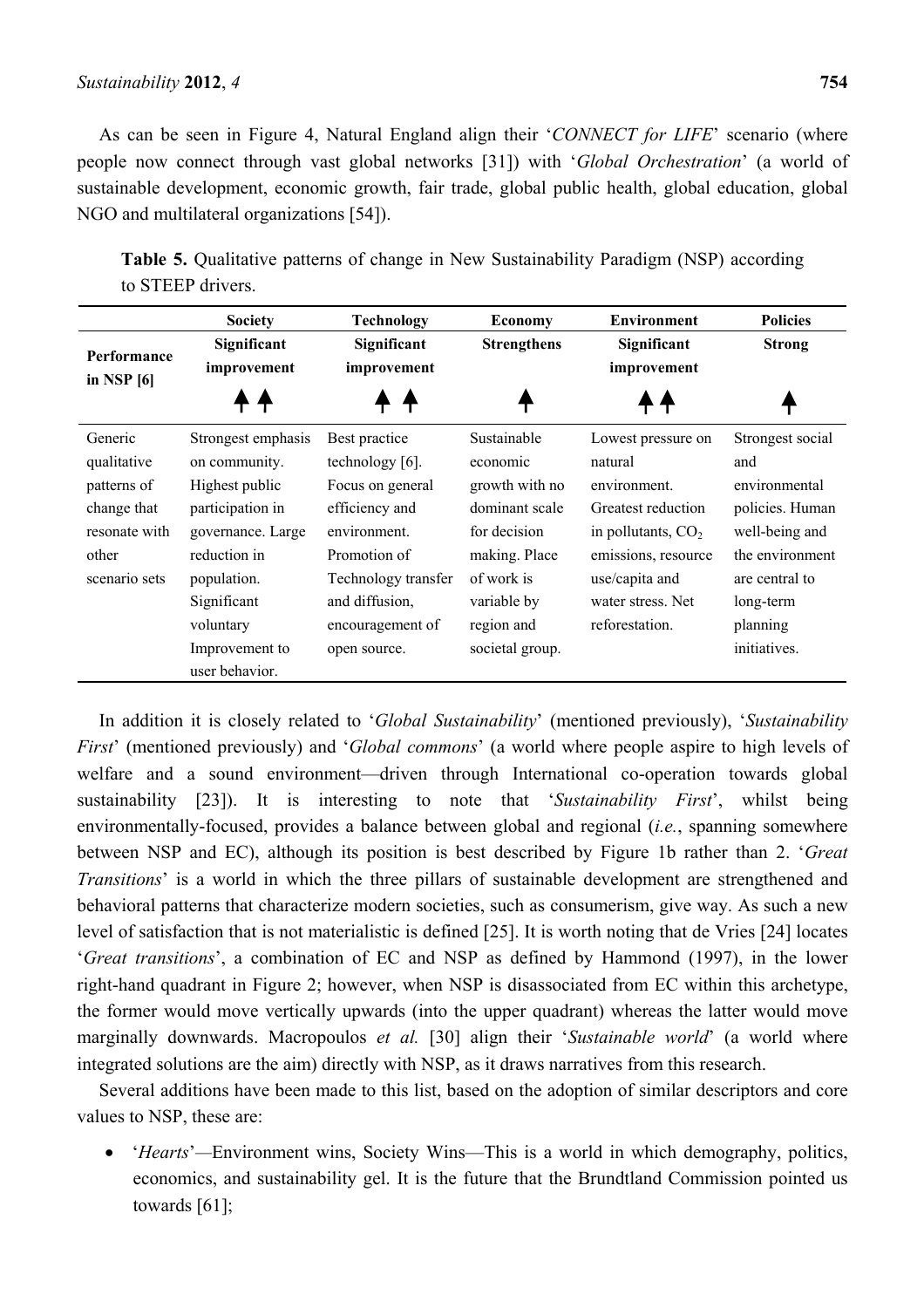- '*Triple Whammy*'—based upon a combined approach to environmental, social and economic sustainability [62]; and
- '*Factor Four*'—a more sustainable, low-impact food system that improves significantly demand-side management in addition to re-use, recycling and composting [46].

The second scenario within the great transition world is '*Eco-communalism*—EC'.

*Eco-communalism envisions a patchwork of semi-isolated and self-reliant communities; quite sustainable with high equity, low economic growth, low populations [8,63] with a bio-regional focus, a highly localist vision and face-to-face democracy, [21]. EC contrasts with NSP by: embracing the principles of strong decentralization; small-scale technology; and economic autarky [10]. It has been suggested by Gallopin et al. [8] that an EC world could emerge out of an NSP world, if powerful consensus arose for localism, diversity and autonomy. Just as likely, however, it could emerge from the recovery of Breakdown [8]. A major threat to sustainability could come from the possibility that some of the more or less isolated communities develop into aggressive, expansionist forces that attempt to dominate neighboring communities [8].*

Raskin [21] first suggested that this scenario is broadly similar to:

- '*B2*' [16], which de Vries [24], in Figure 1, aligns closely with:
- '*Local stewardship*'—a world with conservative values, regional/national governance, locally-based financial and other services, and small-scale intensive agriculture and manufacturing  $[41,59,60]$ —like Denmark, Sami  $[39]$  — this relationship being confirmed by Pridmore [22], EA [51] and Pinnegar *et al.* [23], the last of these authors include also:
- '*Delta*'—an early version of EA's '*Survivor*' scenario, and:
- '*Adaptive Mosaic*'—a world of local regional co-management; common property institutions; integration of local rules regulating trade; local, non-market rights; local communities; local equity and cooperatives [54].

The Environment Agency suggested similarities between their '*Survivor*' scenario (a scenario in which the consumers become more frugal and self-reliant with resurgence in traditional regional and local cultures and values [51] — subsequently renamed to '*Local Resilience*' [52]) and Foresight's '*Tribal Trading*' scenario (a world shrunk to their own community, a global economic system that is severely damaged with infrastructure falling into disrepair, local food production and services and local transport - typically by bike and horse. There are local conflicts over resources: lawlessness and mistrust are high. The state does what it can—but its power has been eroded [47]). Landcare Associates suggest that some elements of their '*Independent Aotearoa*' scenario (also known as the 'Shire') were broadly similar to '*Tribal Trading*': the link to EC is easily recognized given the references to a world that has international geopolitical instability, strong social cohesion and a voluntary disconnect from globalization. In other words, as Taylor describes it: equitable, educated, environmental—friendly and dull. Macropoulos *et al.* [30] align their '*Eco-communalism*' (green visions of bioregionalism, localism, face to face democracy, small technology and economic autarky) directly with EC. From Figure 1a, b other scenarios include: *Blueprints, Lettuce surprise U, Evolved Society, Regional Communities and Sustainability eventually* (a world where water demand has structurally decreased, derived from '*Sustainability First*' [34,35]).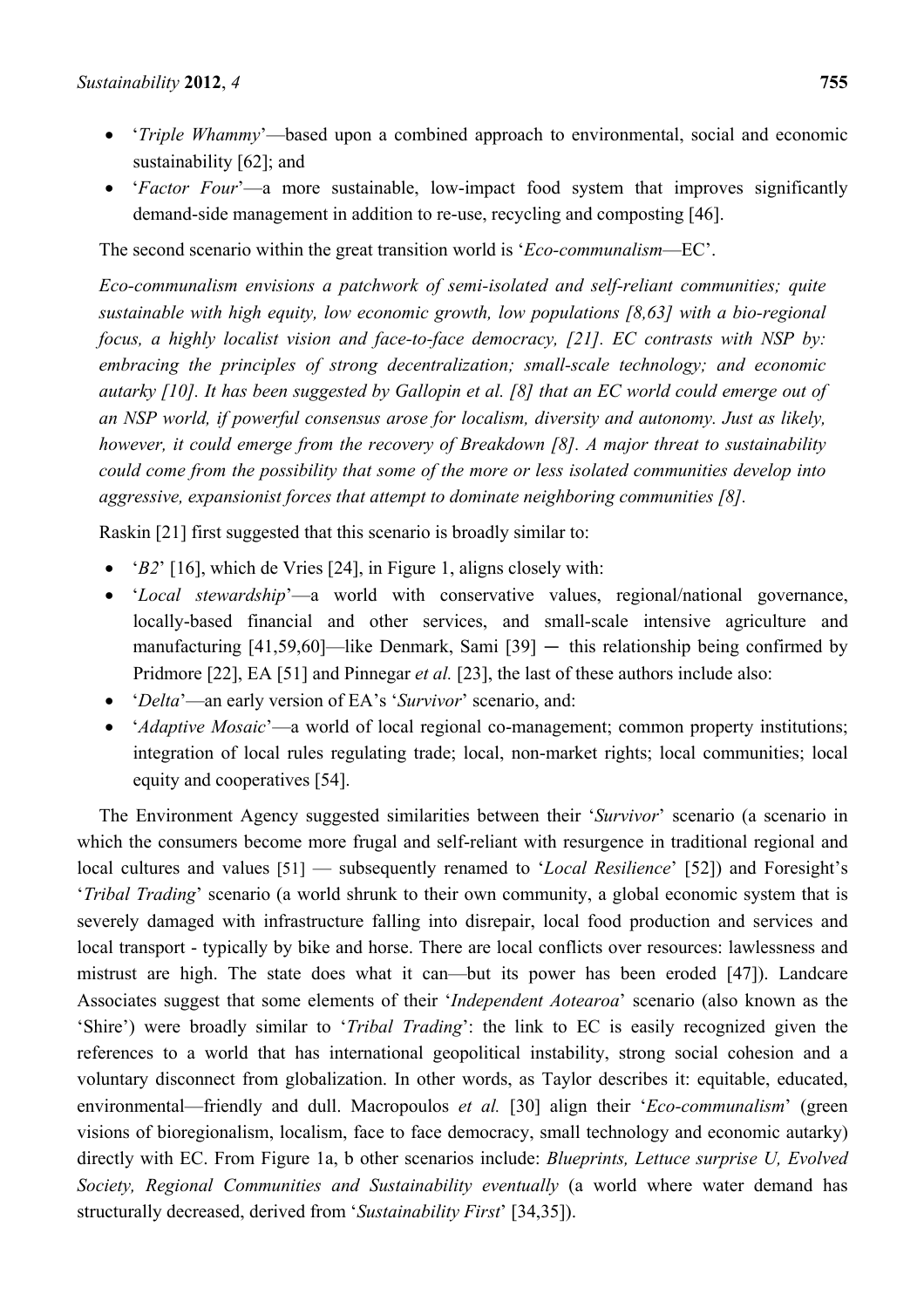During this research the following additions have been made to this list, based on the adoption of similar descriptors and core values to EC:

- '*Building lifeboats*'*—*the path of community, solidarity and preservation [57] and
- '*Medium/Low emissions*' [50].

### *2.3. Barbarization*

The first scenario within the barbarization archetype is '*Fortress World*—FW'.

*Authoritarian rule, elites in "fortresses", poverty & repression outside; an authoritarian response to the threat of breakdown; from protected enclaves, elites control an impoverished majority and manage critical natural resources [9,10,33] Strategic mineral reserves, freshwater and important biological resources are put under military control, as are favored resort areas,*  including nature and hunting preserves, from which the poor are excluded [8]. This is a world in *which wealth, resources and conventional governance systems are eroding and alliances are formed to protect the privileges of rich and powerful elites in their bubbles of privilege. Outside the fortress, the majority is mired in poverty, denied access to scarce resources and restricted in mobility, expression and basic rights [8]. Authorities employ geo-engineering techniques to stabilize the global climate, while dispatching militia to multiple hotspots in an attempt to quell social conflict and mass migration. But the results are mixed: emergency measures and spotty infrastructure investment cannot keep pace with habitat loss and climate change; inadequate food and water to desperate billions [33]. Technology is maintained in the fortresses, even with some continued innovation, but deteriorates elsewhere. Local pollution within the fortress is reduced through increased efficiency and recycling. Pollution is also exported outside the enclaves, contributing to the extreme environmental deterioration induced by the unsustainable practices of the desperately poor and by the extraction of resources for the wealthy [8]. In this kind of future, sustainable development is not in the cards, a half-remembered dream of a more hopeful time [33]. Global equity is very low, though it could be high within the fortress, and outside. For those unfortunate enough to be born poor, life is Hobbesian: nasty, brutish, and short. A general uprising of the excluded population is plausible and the collapse of FW could lead to Breakdown [8,23,53].* 

Raskin [21] suggested that this scenario was broadly similar to:

- GEO's '*Security First*' scenario is a world of great disparities, where inequality and conflict prevail, brought about by socio-economic and environmental stresses [17,18];
- GEO-4, 2008, this was developed by Duel *et al.* [35] into '*Fortress Europe*' as shown in Figure 1b; a world in which Europe closes its borders and concentrates on a series of security issues, a central goal of which is self-sufficiency; co-operation is are difficult, alliances change and water conflicts intensify) and
- AEO's '*Fortress World*' scenario, the later being developed from the former [25].

The last of these scenarios has been linked directly to '*A2*' (A high regional-economic focus [16] by de Vries [24], in addition to '*Barbarization*' which includes FW and B [11] (see Figure 2).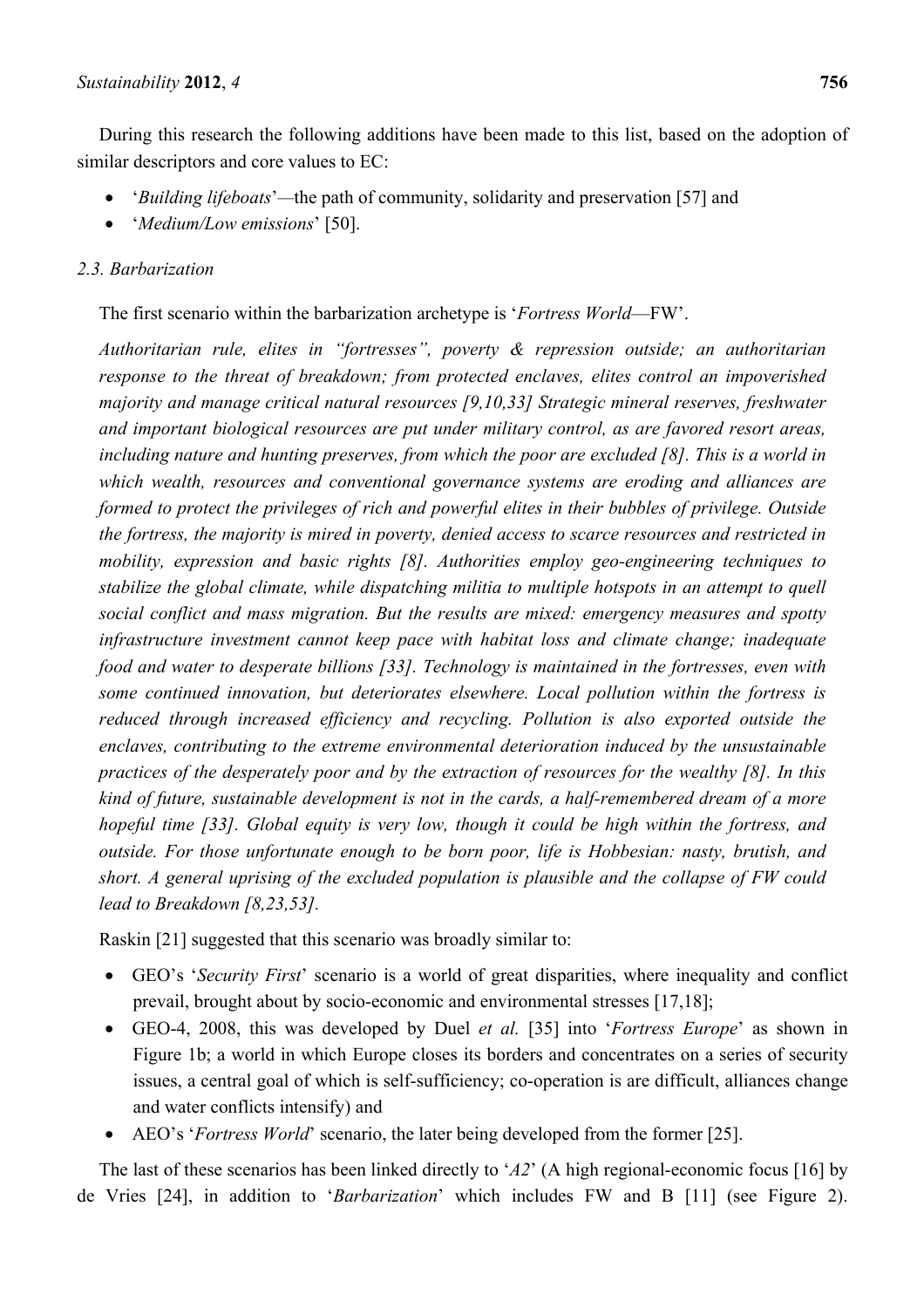It can be seen that '*Security First*' is the least localized of the scenarios considered under FW, thus far—economics being broadly similar in each case. The reference to '*clash of civilizations*' [64] in Figure 2, is understandable given the context of a world in which global affairs and interactions are between "civilizations" rather than nation-states. Table 6 [26] shows the close alignment of a number of scenarios under NSP according to key drivers, these relationships being confirmed by Zurek [37] and Westhoek *et al.* [38].

'*Fortress World*'*,* as derived by Makropoulos *et al.* [30], is based upon narratives drawn from FW and therefore shows considerable similarities: e.g., environmental conditions that deteriorate rapidly; pollution; climate change; and ecosystems degradation that interact and amplify the crisis. The links between FW and '*National Enterprise*' as identified by Makropoulos *et al.* [30] can be seen in Figure 3; a world committed to building capabilities and resources to secure a high degree of national self-reliance and security. In '*National Enterprise*', Political and cultural institutions are strengthened to buttress national autonomy in a more fragmented world [47]—in a similar way to present day Switzerland [39], although increasingly like present day North Korea, Fortress India (so named due to its fortified borders) and others.

|                | <b>Society</b>        | <b>Technology</b>  | <b>Economy</b>    | <b>Environment</b>   | <b>Policies</b> |
|----------------|-----------------------|--------------------|-------------------|----------------------|-----------------|
| Performance    | Worsens               | Relatively         | Weakens           | Worsens              | <b>Very</b>     |
| in $FW[6]$     | Substantially         | unchanged          |                   | Substantially        | Weak            |
|                |                       |                    |                   |                      |                 |
| Generic        | Focus on individuals  | However, there is  | A weak economy    | Highest pressure on  | Weakest         |
| qualitative    | Lowest public         | a huge increase in | with national     | natural environment. | social and      |
| patterns of    | participation in      | R&D for military.  | decision making   | Increase in          | environme       |
| change that    | governance due to its | The emphasis is    | Disintegration of | pollutants, $CO2$    | ntal            |
| resonate with  | breakdown. Human      | on security of     | economic and      | emissions, resource  | policies.       |
| other scenario | wellbeing, the        | supply and access  | social fabric     | use/capita and water |                 |
| sets           | environment and       | to technologies is | accompanied by    | stress (quality and  |                 |
|                | natural resources are | closely guarded.   | emergent          | quantity of          |                 |
|                | victimised to meet    |                    | underground       | groundwater          |                 |
|                | security demands.     |                    | economies.        | decrease). Net       |                 |
|                |                       |                    |                   | deforestation.       |                 |

Table 6. Qualitative patterns of change in Fortress World (FW) according to STEEP drivers.

More recently NESC [31] have aligned '*National Enterprise*' with '*Regional Stewardship*' [65] and '*Order from Strength*' [54]. This was presumably related to the fact that all these scenarios include the requirements for 'high regulation' (*i.e.*, national level policies), security and protectionism within a climate of fear—all of which are consistent with the descriptors of FW. Pinnegar *et al.* [23] recognized that '*Order from Strength*' correlated well with their '*Fortress Britain*' scenario (This scenario assumes that people aspire to personal independence and material wealth within a nationally-rooted cultural identity that gets in the way of global sustainability) in addition to UKCIP's '*Fortress Britain*' [66], '*Provincial Enterprise*' (a precursor to '*National Enterprise*' [67]); '*Fortress Europe*' [42] '*A2*' and the Environment Agencies '*Alpha*' scenario [27]—subsequently changed to '*Survivor*' (EA, 2006) and the '*Medium-High emissions*' scenario [68]. Whilst Landcare Associate's '*Fruits for a few*' (benefits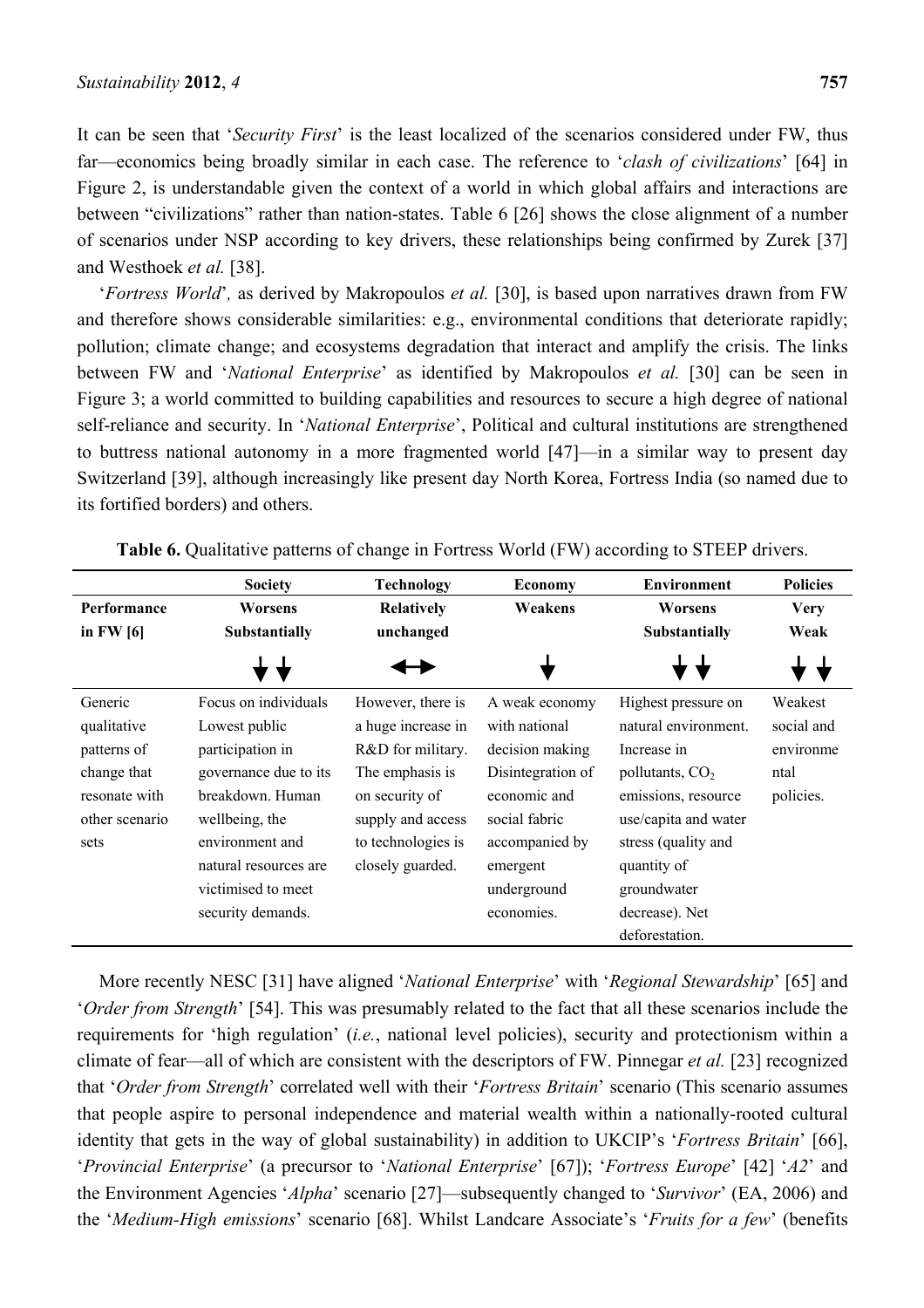of global market access, communications, health protection and use of natural resources are aspects reserved to an elite, which also values sustainability, [28]) has been linked closely to '*Technogarden*' (aligned previously with PR) reference to a dissenting and landless majority of population resonates also with FW (Section 2.3). Busch [26] and Kok *et al.* [32] confirm a number of these relationships (Figure 1a,b) with the addition of: '*Scramble, Transatlantic Market* and *Continental Markets*'

Several additions have been made to this list based on the adoption of similar descriptors and core values to FW:

- '*Lords of Misrule*'*—*a fortress world with socio-political backlashes and regressive development in institutions [49];
- WBCSD's '*Rivers*' scenario—a world of 'Haves and Have-nots' [12];
- '*Turbulent neighborhoods*'—a world of physical security, muscular military action and the formation of a fortress Europe [45];
- '*Boom and Blame*'—a world of privileged enclaves and ghettoized communities [69];
- '*Last man standing*'—the way of war and competition operate in this world—globally disconnected, a survivalist approach [57];
- '*Brown Tech*'*—*a world in which the security of the "haves" is a constant issue with gated communities, and apartheid style townships and barriers for the "have-nots" [70];
- '*Keep it local*'—a society that revolves around nations feeding and providing for themselves [31,71];

The second scenario within the barbarization worlds is '*Breakdown—*B'. This archetype is the least well-adopted within the literature, perhaps because it is the world we would least like to consider possible. In addition it is likely to be a difficult scenario in which to test things (e.g., sustainability solutions) because it might be considered 'too-far-gone'.

*In this variant, the vicious cycle of chaos, conflict and desperation spiral out of control. The security apparatus within remaining privileged areas cannot contain the tide of violence from disaffected individuals, terrorist organizations, ethno-religious groups, economic factions, and organized crime. Collapse of civil order becomes widespread, as populations become increasingly desperate and governments weaken. Refugees fleeing from chaotic zones destabilize neighboring areas, inadvertently contributing to widening waves of disorder. To stem migration, increasing resources are devoted to police powers, border security, and control of the activities of citizens. The global economic, finance and governance systems founder, though the media lingers to spread fresh news of upheaval. The retreat of globalization is particularly devastating for industrial economies highly dependent on trade and imported natural resources. The results are: rising unemployment, economic depression, political instability, and outbreaks of civil disorder, even in rich countries. This self-reinforcing chain of events eventually leads to a general disintegration of social, cultural, and political institutions, deindustrialization (to varying degrees in different regions), and in many regions a return to semi-tribal or feudal societal structures. With the collapse of markets and investment generally, technological progress halts—and the level of technological capability regresses. Population eventually begins to decrease as mortality rates surge with economic collapse and environmental degradation. Many couples, deeply pessimistic about the future, choose not to bring children into the world. In*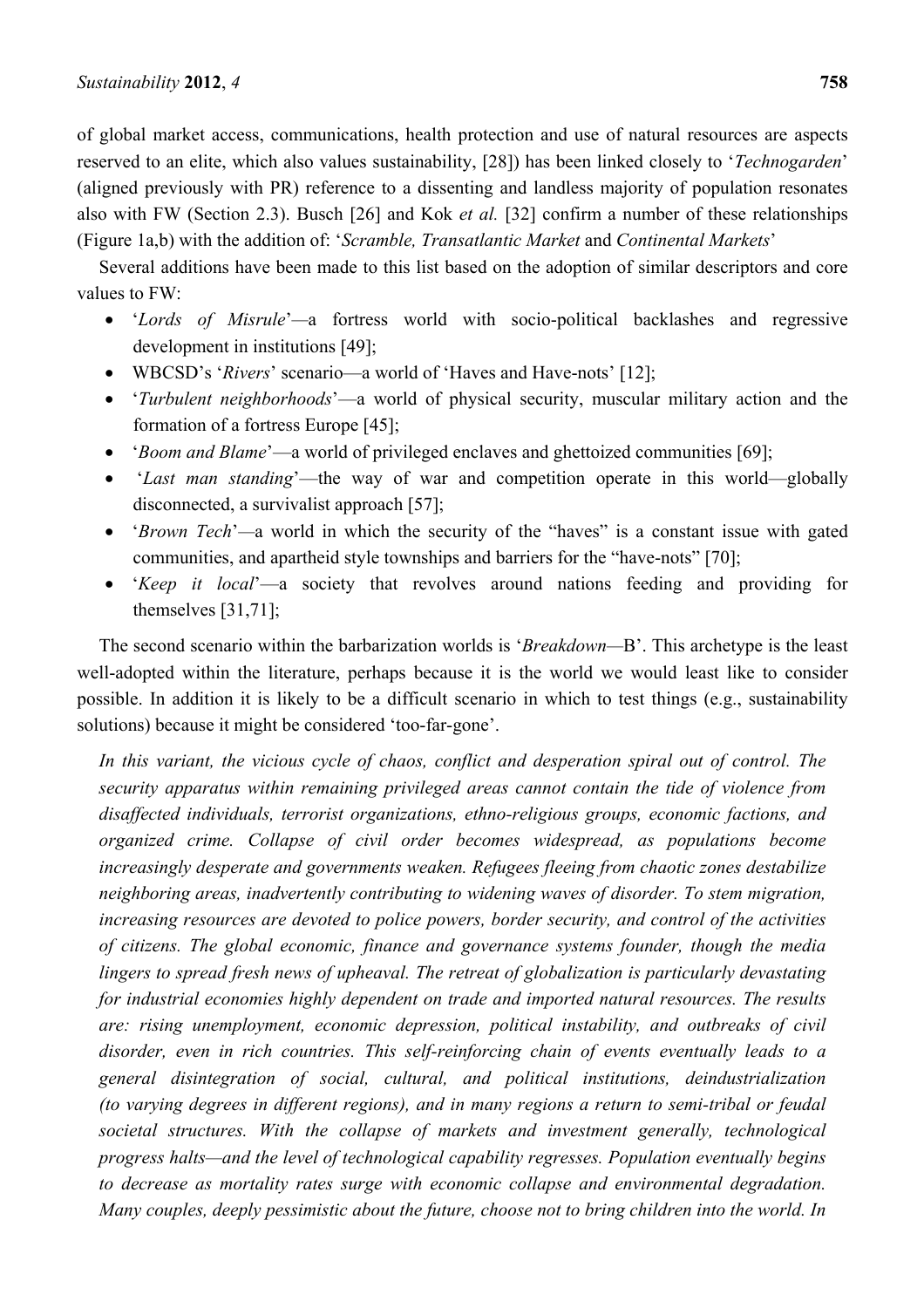*a bitter irony, equity increases but only because everybody gets poorer. Breakdown conditions could persist for many decades before social evolution to higher levels of civilization again becomes possible [8].* 

Raskin [21] first suggested that this scenario was broadly similar to:

 IPCC's '*A2*' scenario [16]—a fragmented unsustainable world. It is interesting to note that Raskin does not align '*A2*' with FW and yet this shows that incredible similarities do exist.

'*Diamonds*' [61] and '*Decline to disaster*' [72] have been added to the list due to their reference to devastation of ecosystems and a triple bottom line in tatters, which includes: global economic depression, crippling energy shortages, local and regional wars, rampant terrorism, crime, corruption and more.

#### **3. Discussion**

This research has shown that, based upon the descriptions given within their scenario narratives, seemingly disparate visions of the future can be aligned under the three world end-states and six scenario variants first proposed by GSG. In some cases the similarities are not surprising given that the work derives directly from, or links to, GSG. For example, the AEO—African Environmental Outlook scenarios [25] were developed using the rich narratives from four of the GSG scenarios (PR, MF, NSP, FW) combined with IPCC emissions data [16], and in the case of Global Environment Outlook [17,18] the GSG actors were directly involved [73]. In other cases, the adoption of a similar methodological approach or adoption of identical 'key drivers' leads to unavoidable similarities. For example, Makropoulos and colleagues [30] developed seven water-based scenarios that directly references GSG's work [9,10] and that of Schilling [74]. What is most reassuring is that, whatever the methodological framework adopted a significant number of scenario variants developed by a range of authors all align to the three world states and six visions derived by GSG; in this paper >150 scenarios have been aligned with the GSG scenarios based solely on information provided in their narratives (Table 7). Based on these findings, this discussion section considers whether the archetypal set of scenarios first proposed by GSG might be deemed appropriate for adoption by research institutions wishing to test against existing scenarios, rather than to derive, refine and test for internal consistency yet another scenario set.

#### *3.1. Archetypes: Are the Three World End-States Proposed by GSG Appropriate?*

In 1998 Hammond based the title of his book '*Which World? Scenarios for the 21st Century*' [11] on the results of the 2050 project (a joint venture between the Brookings Institution, the Sante Fe Institute and the World Resources Institute—of which Hammond was director) and in line with GSG investigated three possible world end-states (Market, Transformed and Fortress) within seven continents. The three worlds suggested by Hammond map directly onto the four GSG archetypes derived by Gallopin *et al.* [8] and adopted by Raskin [21] (not surprising given that Hammond was part of the GSG team).

Van Asselt *et al.* [4] subsequently suggested four scenario archetypes based on their key combining elements: '*Think Green*'—Environmental protection; '*Money maker*—high economic growth;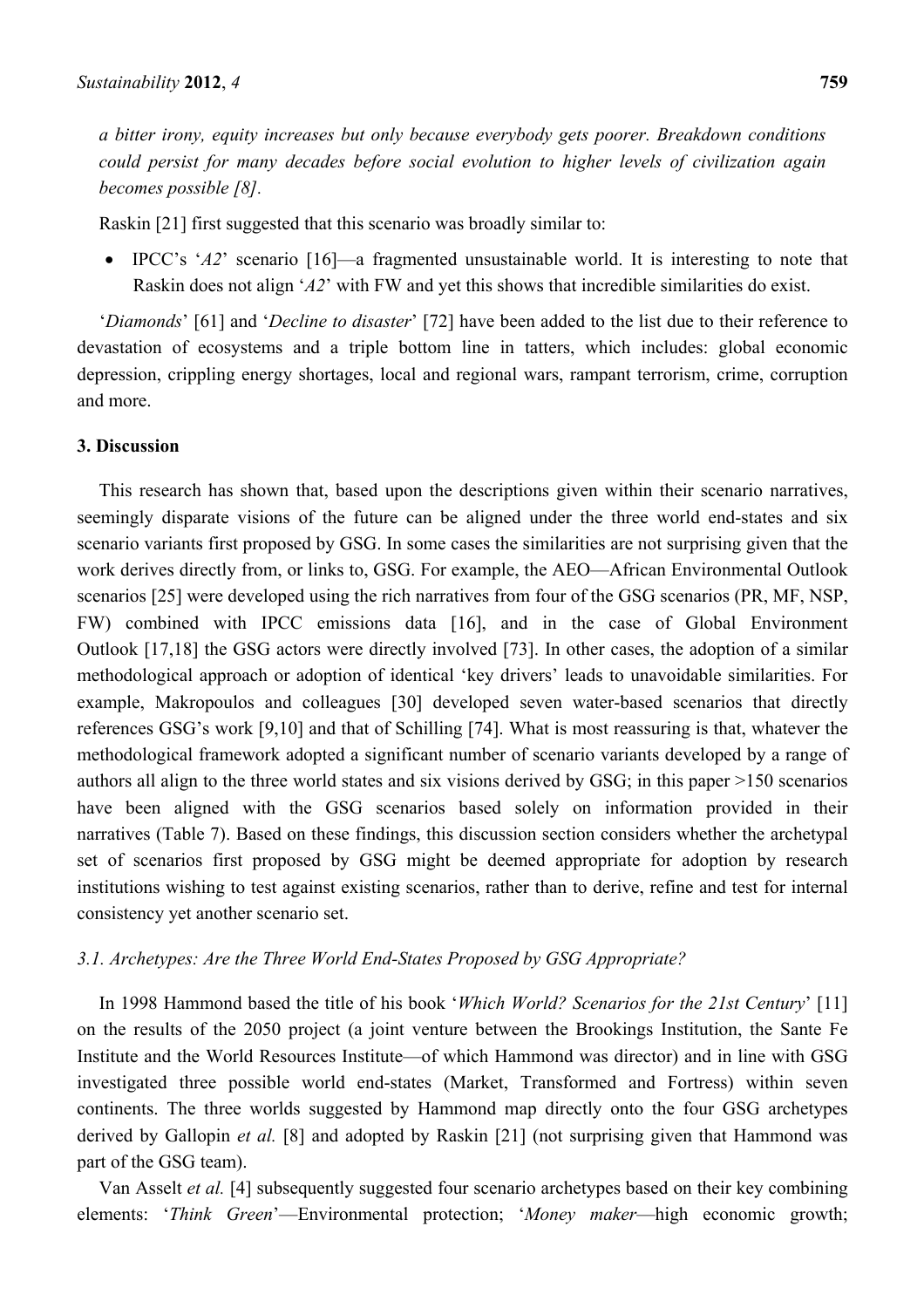'*Wait and See*'—limited policy action, and '*Doom Monger*'*—*a pessimistic outlook. The link with GSG archetypes is self-evident and is not dissimilar to the four archetypal classifications (based upon 10 scenario sets—40 scenarios) presented by Wilson [75]; '*Market dominance*'*;* '*Global Institutional Governance*'*;* '*Fortress against the storms*', and '*People power*'.

Figure 5 shows a family tree of scenario archetypes as presented by Tibbs [76] in which it is particularly easy to identify the GSG archetypes. Moreover, it illustrates how archetypes are related and identifies phases likely required to pass through before reaching the different worlds—something previously well recognized by GSG [8].

Morita *et al.* [36] grouped 124 scenarios from 48 sources (derived from 1980–1999) 43 of which pre-dated the work of GSG, according to demographic, socio-economic, technological and environmental dimensions (Table 7). It was recognized by Morita and colleagues that three archetypes matched closely those first proposed by GSG.

In 2009, Natural England considered 35 different scenarios from the literature where land-use had been considered, and suggested the emergence of five archetypes (Figure 4 and Table 8, [32]). The similarity between these archetypes and those suggested by Hammond [11] and GSG are self-evident (Table 1). Except, for '*business as usual*', which has confusing connotations and this is something that the GSG have previously adopted and subsequently replaced with '*Conventional worlds*'*.* 

Whilst Tibbs [76], Morita [36] and NESC [32] present an archetypal set related to '*Technology*' alone, it could be argued, that it is perhaps not required, as the technology driver cannot be divorced from the other archetypes, for example, GSG assigns PR and NSP the best technologies (Figures 5 and 7) and technologies are already heavily embedded within '*Paradigm shifts*'.

**Figure 5.** Scenario archetype family tree. (Modified from Tibbs [76], to show location of GSG scenarios).

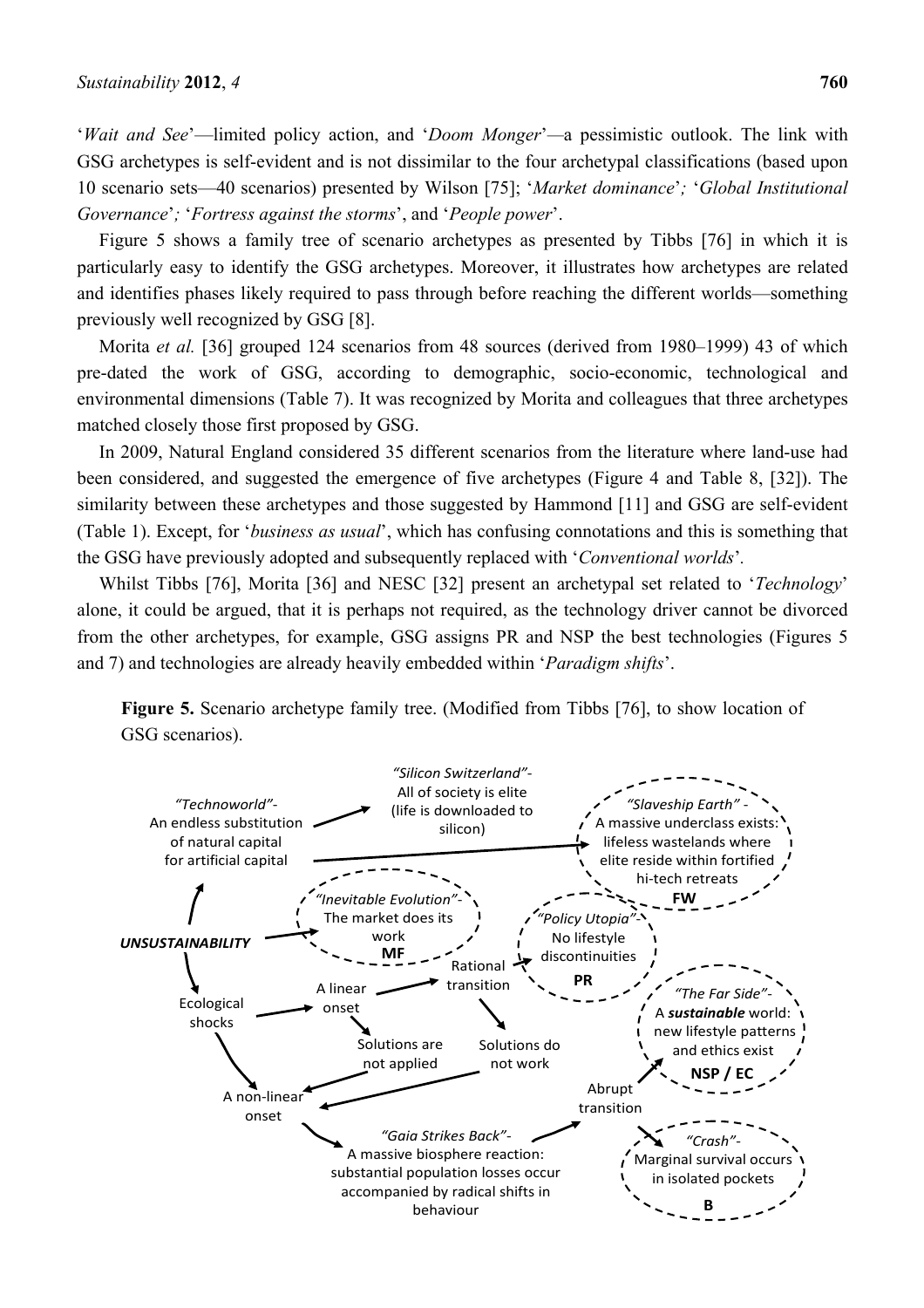| <b>Archetypes</b>                   | <b>Scenario Sub-Group:</b> [7,8,9,10,12,13,16,21 and 84—126] Those                                                                                                                                                                                                                                                           | N <sub>0</sub>     | Link to    |
|-------------------------------------|------------------------------------------------------------------------------------------------------------------------------------------------------------------------------------------------------------------------------------------------------------------------------------------------------------------------------|--------------------|------------|
|                                     | highlighted in <b>bold</b> are also included in Table 2                                                                                                                                                                                                                                                                      | <b>Scenarios</b>   | <b>GSG</b> |
| <i>Current</i><br><b>Trends'</b>    | Conventional: no significant change and/or continuation of current trends<br>High Growth: government facilitates business, leading to prosperity<br>Asia Shift: economic power shifts from the West to Asia<br><i>Economy Paramount:</i> emphasis on economic values deterioration in<br>environmental and social conditions | 12<br>14<br>5<br>9 | MF, PR     |
| <i>'Sustainable</i><br>Development" | Our common Future: increased economic activity is made consistent with<br>improved equity and environmental quality<br>Low consumption: conscious shift from consumerism                                                                                                                                                     | 21<br>16           | NSP, EC    |
| <i>'Pessimistic'</i>                | <i>Breakdown:</i> Collapse of Human Society<br>Fractured World: Deterioration into antagonistic regional blocs<br>Chaos: Instability and Disorder<br>Conservative: World economic crash is succeeded by risk-averse regime                                                                                                   | 5<br>9<br>4<br>2   | FW, B      |
| 'High-Tech<br>Optimist'             | Cybertopia: information and communication technology facilitate<br>individualistic, diverse and innovative world<br><i>Technotopia:</i> technology solves most of humanity's problems                                                                                                                                        | 16<br>5            |            |

**Table 7.** Scenario archetypes, adapted from [36].

## **Table 8.** Scenario archetypes, adapted from [31].

| <b>Archetypes</b>          | Details (refer also to Figure 3)                                            | Link to GSG |
|----------------------------|-----------------------------------------------------------------------------|-------------|
| <i>'Business as usual'</i> | A world that prioritizes government and the economy.                        | МF          |
|                            | A world that prioritizes the environment - through efficiencies of scale in |             |
| 'Sustainability'           | urban settings, or through decentralization and focus on communities and    | PR, NSP     |
|                            | locales.                                                                    |             |
|                            | A world where current assumptions about future governance or the            |             |
| <i>'Paradigm shifts'</i>   | economy are overturned. They are often connected to worldview and value     | EC          |
|                            | shifts that are <i>enabled by new technologies</i> .                        |             |
| <i>Collapse</i>            | A world with economic difficulties, social schisms                          |             |
| $(vulnerability)^{c}$      | and/or environmental degradation.                                           | <b>FW</b>   |
| 'Technological Age'        | A 'high tech' world transformed primarily by technological fixes.           |             |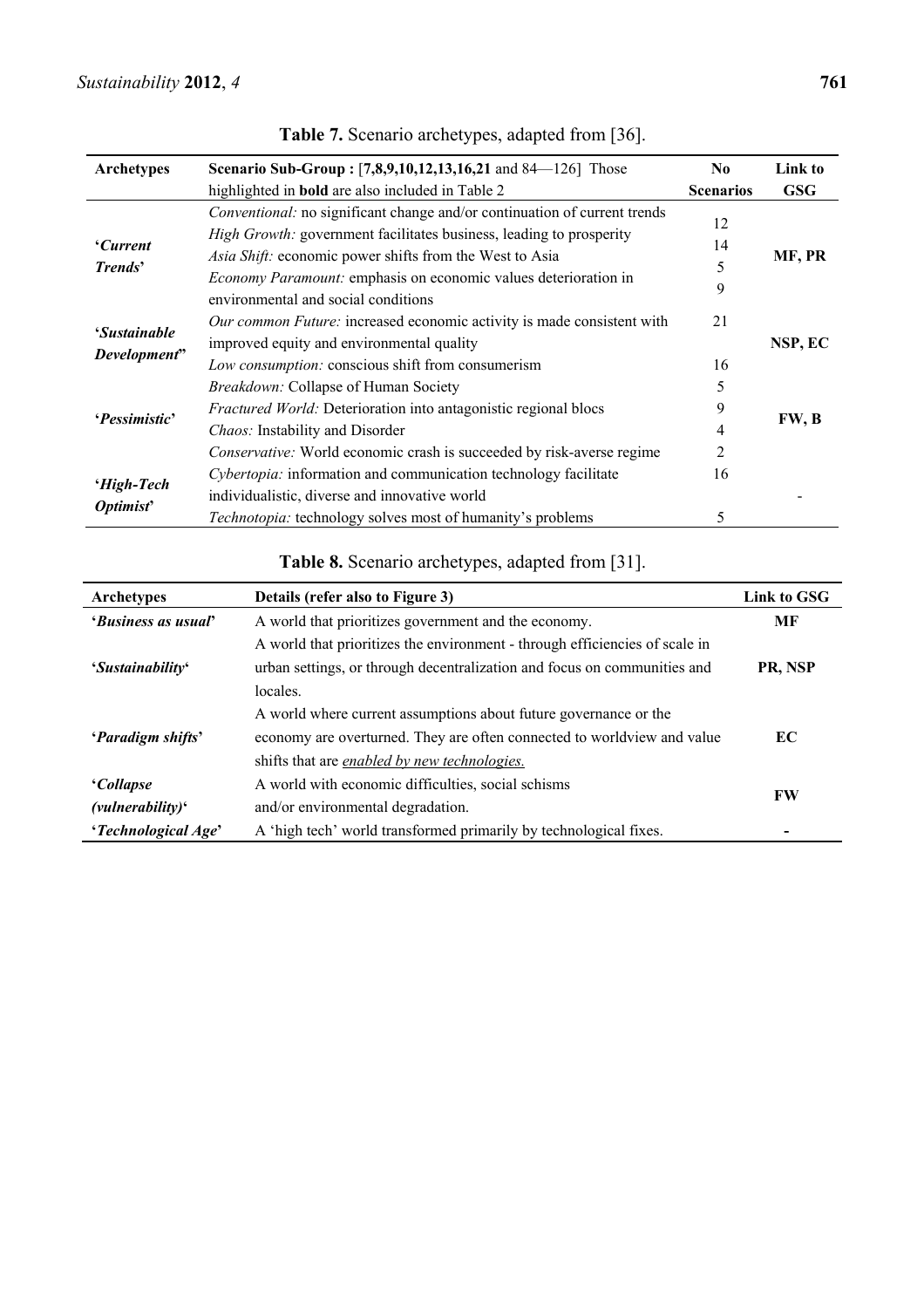| <b>Archetypes</b>                    | Details (refer also to Figure 1a)                                                                                                                                                                                                                                                                                                                               | Link to GSG |
|--------------------------------------|-----------------------------------------------------------------------------------------------------------------------------------------------------------------------------------------------------------------------------------------------------------------------------------------------------------------------------------------------------------------|-------------|
| <i>'The Global'</i><br><b>Market</b> | Global developments steered by economic growth result in a total dominance of<br>international markets with a low degree of regulation. Environmental problems<br>are being dealt with when solutions are economically interesting                                                                                                                              | МF          |
| <i>'Global</i><br>Sustainability'    | A globalized world with an increasingly proactive attitude of policy-makers and<br>the public at large towards environmental issues and a high level of regulation.<br>Three main variations can be discerned. One where the global solution is<br>technology change, one with strong governance structures and one with a<br>broadly supported paradigm shift. | PR, NSP     |
| 'Regional<br>Sustainability'         | A regionalized world, where most—broadly supported initiatives improve the<br>state of the environment and move toward sustainable solutions are bottom-up<br>with a major role for NGOs and multi-level governance structures<br>A regionalized world based on economic development. The market mechanism                                                      | EC          |
| 'Continental<br><b>Barriers'</b>     | fails, leading to a growing gap between rich and poor. In turn, this results in<br>increasing problems with crime, violence and terrorism, which eventuates in<br>strong trade and other barriers                                                                                                                                                               | FW          |

**Table 9.** Scenario archetypes, adapted from [32].

We already live in a technological age—what is distinctively important is what pulls or pushes the technological adoption to occur, and how this might be intertwined with user-behavior (Section 3.3). This is remiss in other scenario sets and something on which the GSG scenario variants provide significant clarity. Notwithstanding this observation, similar adoption has occurred within the water engineering field (e.g., Macropoulos *et al.* [30]) which is not surprising given that technology is considered to be a key driver.

Kok *et al.* [32] highlighted the practical implications for being able to link scenarios and use additional information from other studies provided that scenarios could be categorized in a similar structure. The difficulty here is ensuring that internal consistency is assured whilst characteristics are being cherry picked. Table 9 was created for the CLIMSAVE scenarios project, based on the similarities found between scenarios (Figure 1a). Once again the match to GSG archetypes is very strong.

Therefore it appears that the three world end-states proposed by GSG are sufficiently diverse, distinct, clearly defined, well-grounded, defendable, and wholly appropriate including key world drivers (social, technological, economic, environmental, political, organizational, and security) that are as relevant today as they were some 16 years ago. Moreover, if data from Morita [36] are included it might be suggested that there is >30 years worth of evidence to back up GSGs scenario archetypes. As such user buy-in is achieved easily, as evidenced by the critical acclaim of Hammonds' book [127] and the significant global citations of GSG's work within the scenarios literature.

#### *3.2. Scenario Variants: Are Six Variants Appropriate?*

In general, practitioners recommend that two scenarios be considered the minimum (one is too easily mistaken for a forecast) and four scenarios appear to be the maximum number for easy audience engagement while still allowing for depth and rigor of analysis [128]. In many cases when tasked with getting an audience to imagine a different scenario to their place of reference, it is not inappropriate to assume that the audience are likely to draw from images of places that may not conform to their sense of normality and yet, albeit subconsciously, are related to something they have seen, or heard of, in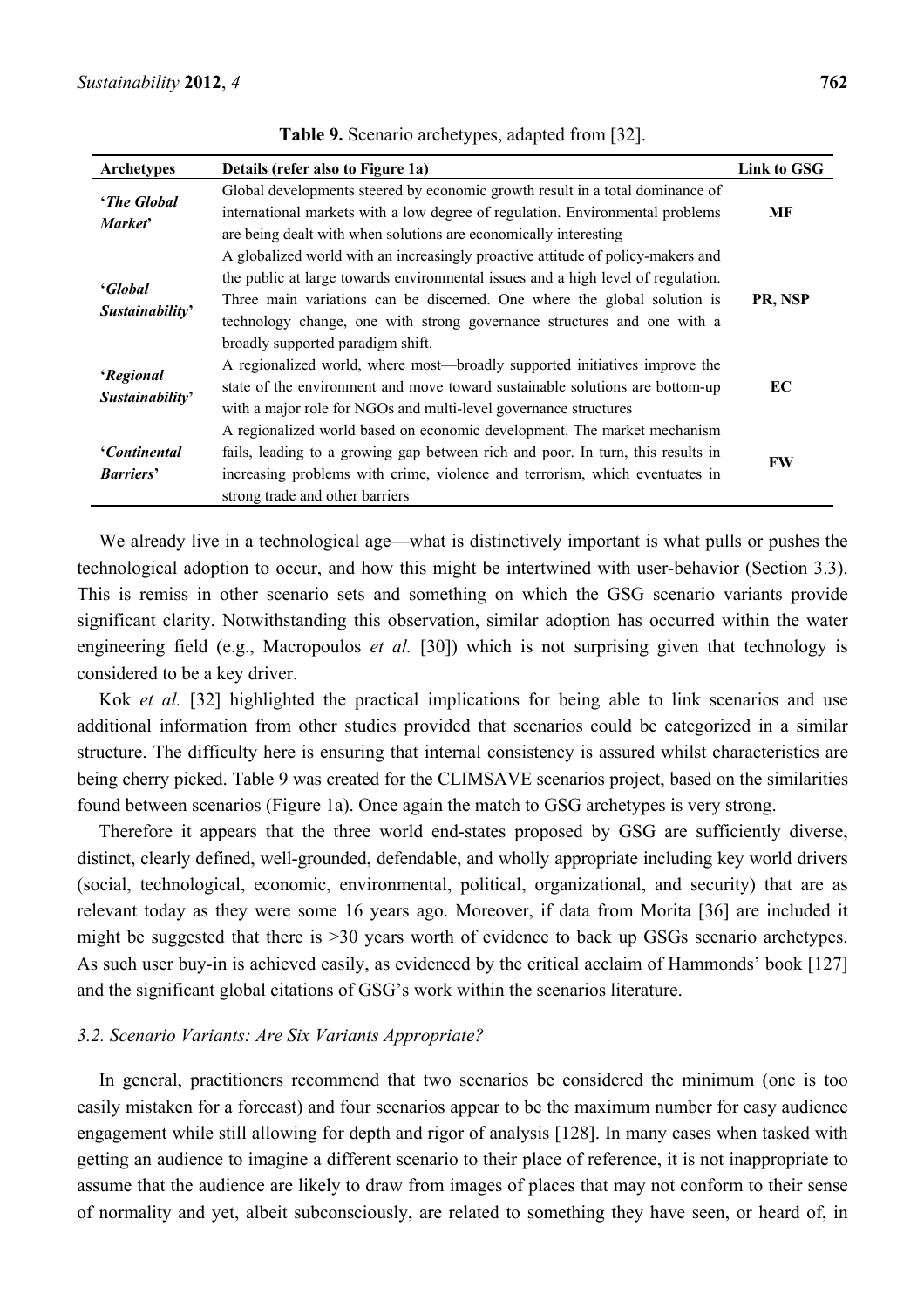other parts of the world. This may be the underlying reason why MF, PR, NSP and FW scenarios work so well and have been so well-adopted within the literature even when derived in seemingly different ways—credibility is gained because people can imagine living there. In this context this is not necessarily an end-state, *i.e.*, it is some manageable time period, not some vague and static point. That said, the use of a national tagging (e.g., assuming the UK is a PR world and the USA is a MF world) could be misleading as it very much depends upon the scale being considered. For example, at the national scale, the UK might be assumed to align with the characteristics used to define PR and yet glimpses of each of the different world-end states may be evident nationally (the next county) or locally (*i.e.*, the next street or the next house).

It is interesting to see that '*Breakdown*—B' scenario is less-well adopted within the literature (only three of the scenarios assessed here align with Breakdown), and whilst a narrative was developed by GSG, detailed numerical analysis was not considered. This perhaps reinforces the notion that this marginalized world end-state variation is less useful analytically than FW, where the premise is to avoid the immediate threat of Breakdown. Therefore, it is not surprising that authors align it closely with FW using two 'axes of uncertainty' (Figure 1). However, it could be argued that breakdown can occur at any point in time from any scenario, exampled in the 1990's by the LA riots (MF breakdown?) or in 2011 by the UK riots (PR Breakdown?) and the overriding goal in these cases is to restore democracy. Whilst '*Eco-communalism—*EC' is well-adopted within the literature, it once again was not explored by GSG with detailed numerical analysis. According to Raskin [129], this is because GSG didn't want to emphasize a scenario it felt to be implausible in light of soaring cross-border interdependence (except as an offshoot, perhaps, of other scenarios). Raskin suggests that the EC/NSP distinction is "clear-cut"; in NSP, the extension of human identity to embrace global citizenship becomes the foundation for the construction of supra-national institutions for effectively addressing supra-national challenges and pursuing opportunities (*i.e.*, some degree of nation-state sovereignty is ceded to global governance). In EC, state sovereignty is challenged, but in a localizing direction. Therefore quantification would have been (and still is) straightforward [129].

#### *3.3. Can GSG Scenarios be Used with an* '*Axes of Uncertainty*' *Approach?*

Many of the UK scenarios reported here (including OST) adopt an 'axes of uncertainty' approach (Figure 1 to 3) as distinct from the 'key drivers' approach used by GSG (Section 2). It is a testament to the flexibility and applicability of the GSG scenarios that they can be mapped accordingly and yet still keep the necessary divergence that allows for meaningful research-based (sensitivity-type) analysis within a controlled system boundary (Figure 3). The placement of the scenarios (or the size of the containing bubble) within any of these grid like structures is not exact, and will be, to some extent, subject to judgment. Moreover it is important to appreciate certain caveats; scenarios may be located within the same quadrant and share an archetypal vision, but not be identical; that is, they will more than likely have subtle variations within characteristic sub-sets. Notwithstanding this shortfall, for research purposes the process of plotting GSG against any existing (or new) set of axes facilitates identifying similarities between scenario variants and can be used to identify potential research areas for further interrogation.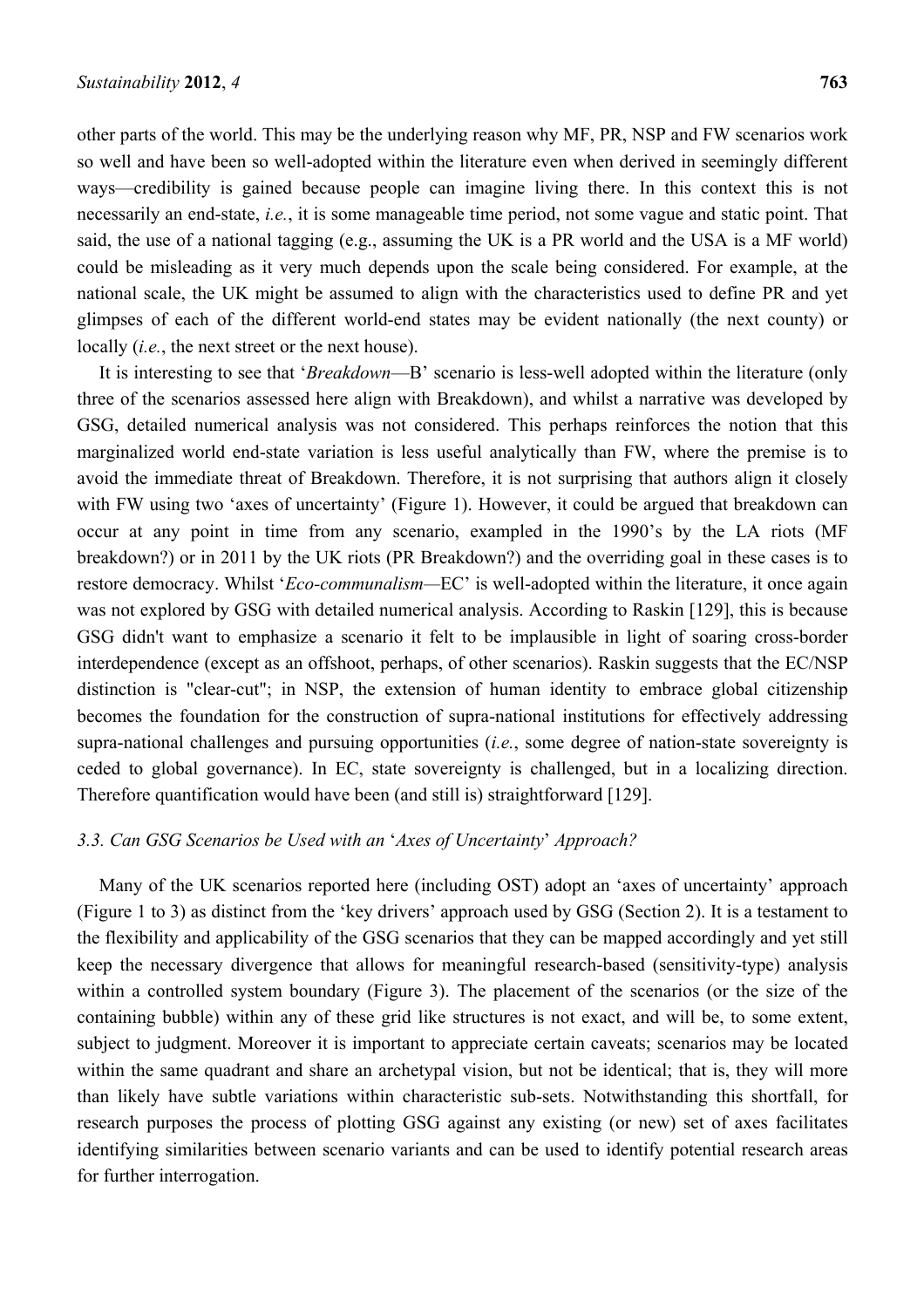For example, in Figure 6 the four GSG scenarios (MF, FW, NSP and PR) are mapped against two key drivers (SOCIAL—user behavior and TECHNOLOGICAL—technological efficiency). The mapping process reveals a level of detail within the GSG scenarios that makes them rather unique amongst others found within the scenarios literature. First, technological efficiency and behavior adoption in each scenario is diverse and yet can be traced back to a single driving force within the scenario (*i.e.*, that which pushes or pulls a change to occur). For example, in PR and NSP it is evident that both adopt high levels of sustainable technological efficiency; however, in PR, changes are pushed through policy impacting very little on changing user behavior (which, it could be argued, is not altered for the better or constrained from getting worse). In many respects this matches directly the approach being taken within the Code for Sustainable Homes in the UK, which might be considered as weak, medium and strong forms of PR, where B represents the baseline of where we are now, and 1 (least sustainable) to 6 (most sustainable) represents the various levels of the Code. This compatibility is extremely important when making scenarios directly relevant to current National policy makers and stakeholders. Conversely, in NSP individuals' willingness to change their behavior (to be more sustainable) is the pulling force which requires adoption of more higher efficiency technologies; whilst policy facilitates this action, it is not required as a stimulus to effect change. Sustainability performance is based on voluntary reduced demand performance (e.g., 80 liters per person per day of water or zero heating requirements in homes). What is most interesting is that the performance of NSP could match exactly that achieved in FW<sub>HN</sub> (*i.e.*, for those that have-not) but for completely different reasons. The push in  $FW_{HN}$  is lack of available resources (perhaps rationing) that demands a significant step-change in behavior; likewise, the push in  $FW<sub>H</sub>$  is security of supply. In MF, the pull is peoples' growing demand, which in this world must be met and the push is an expanding economy where more goods are made widely available.

**Figure 6.** Four GSG scenarios mapped onto technological efficiency and user behavior axes (B is baseline, 1–6 represent various Levels of Code for Sustainable Homes).

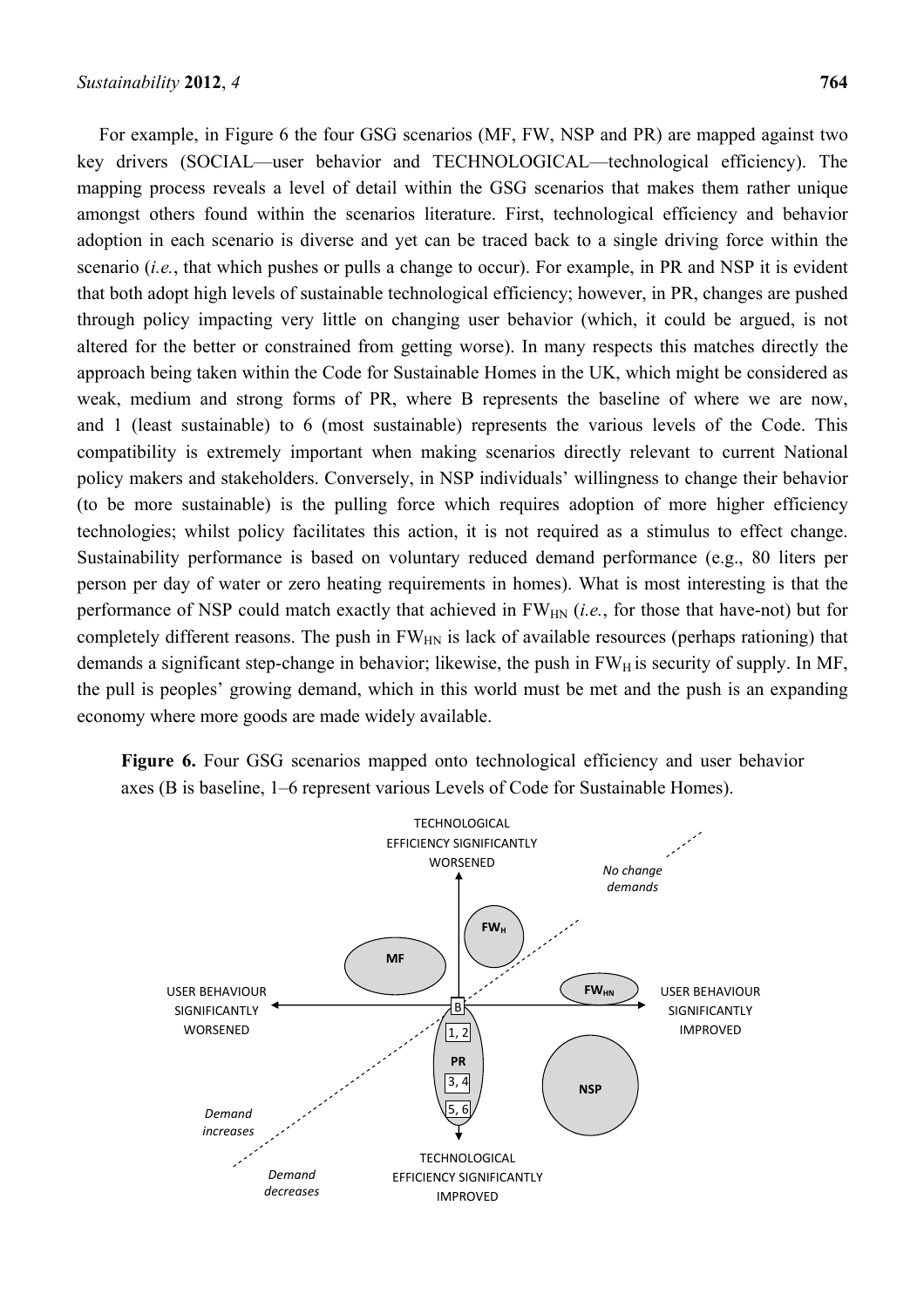#### **4. Conclusions**

In summary the GSG scenarios are credible, internally consistent, thought-provoking (*i.e.*, within and outside ones comfort zone) and carry a pedigree that can be traced back over 20 years. In addition, having evaluated the various mapping exercises undertaken within the literature, this present research suggests that a significant number  $(>150)$  of scenarios since 1997 can be mapped to the original archetypes derived by the GSG (this increases to almost >280 if the timeframe is increased to 1980). The greatest advantage of the GSG approach is that the world end-states can be mapped onto any set of axes (thereby facilitating detailed interrogation) resulting in scenarios within each quadrant (a key requirement for meaningful futures sensitivity analysis); this is testament to the original conception of the GSG scenarios and their subsequent refinement over a 16 year period. Moreover the scenarios are highly dramatized, showing a deep understanding of the key fundamental drivers of change. The most relevant scenarios for UK-based research appear to be MF, PR, NSP and FW, although it should be recognized that the level of refinement within narratives will be directly related to the scale of adoption (*i.e.*, national *vs.* local). Therefore further work is required to quantify the relevant (sustainability) indicators within scenarios; this is the focus of future UF research publications.

#### **Acknowledgments**

The authors gratefully acknowledge the financial support for this work provided by the UK's Engineering and Physical Sciences Research Council (EPSRC) under grant EP/F007426/1.

#### **Conflict of Interest**

The authors declare no conflict of interest.

### **References**

- 1. Kahn, H. *On Escalation: Metaphors and Scenarios*; Praeger: New York, NY, USA, 1986.
- 2. Schwartz, P. *The Art of the Long View*; Doubleday: New York, NY, USA, 1991.
- 3. Van der Heijden, K. *Scenarios: The Art of Strategic Conversation and The Sixth Sense*; John Wiley and Sons: NY, USA, 1997.
- 4. Van Asselt, M.B.A.; de Niet, R.; Peters, S.S.M.; Rijkens-Klomp, N.; Rotmans, J.; Slooff, W. *Towards Visions for a Sustainable Europe: An Overview and Assessment of the Last Decade of European Scenario-studies*; ICIS: Maastricht, The Netherlands, 1998.
- 5. Hunt, D.V.L.; Lombardi, D.R.; Atkinson, S.; Barber, A.; Barnes, M.; Boyko, C.T.; Brown, J.; Bryson, J.; Butler, D.; Caputo, S.; *et al*. *Using Scenarios to Explore Urban UK Futures: A Review of Futures Literature from 1997 to 2011*; Working Document, 2012.
- 6. Electris, C.; Raskin, P.; Rosen, R.; Stultz, J. *The Century Ahead: Four Global Scenarios*; Technical Documentation: Tellus Institute: Boston, MA, USA, 2009.
- 7. Kemp-Benedict, E.; Heaps, C.; Raskin, P. *Global Scenario Group Futures: Technical Notes*; Polestar Series Report Number 9; Stockholm Environment Institute: Stockholm, Sweden, 2002.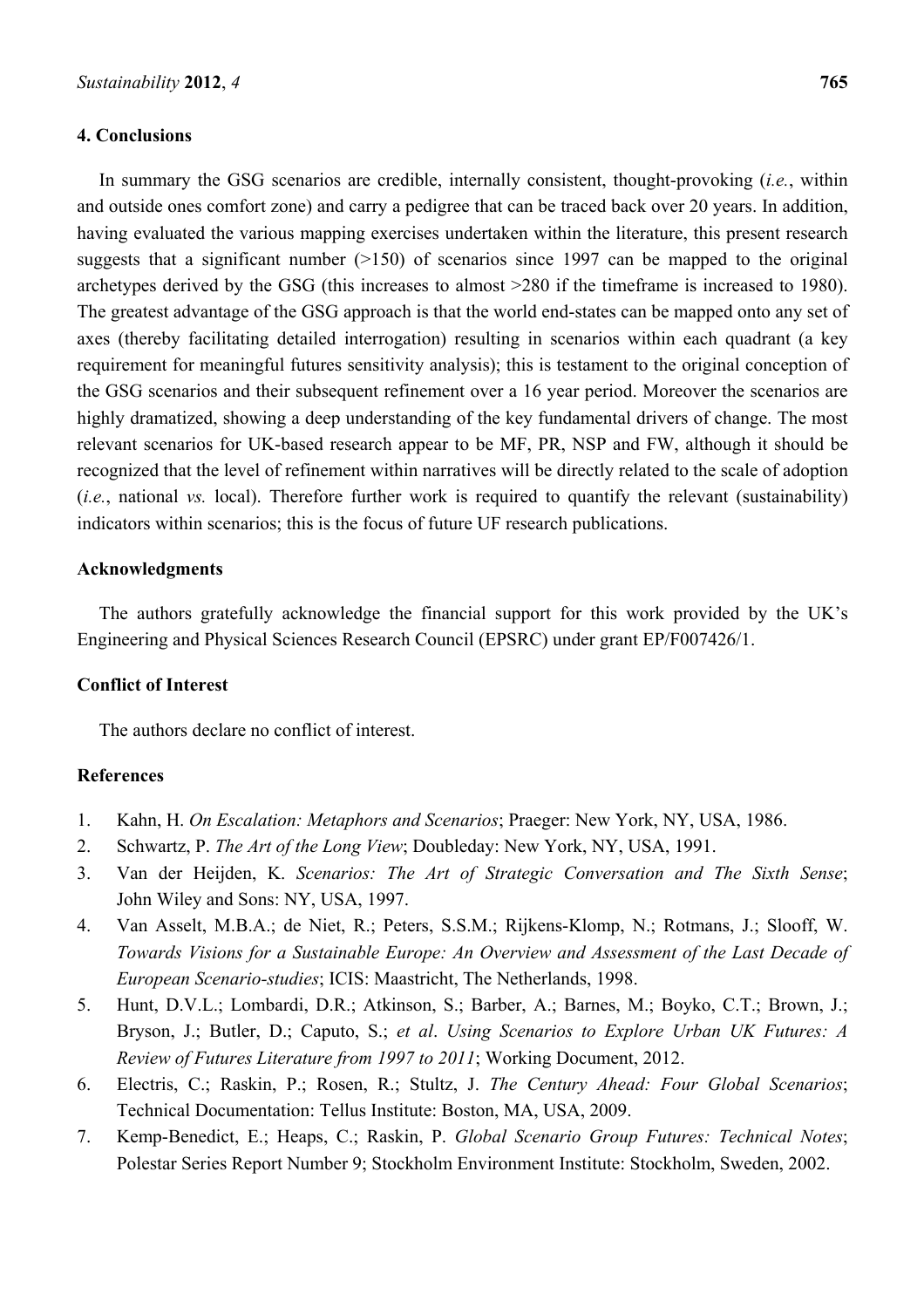- 8. Gallopin, G.C.; Hammond, A.; Raskin, P.; Swart, R. Branch Points: *Global Scenarios and Human Choice. A Resource Paper of the Global Scenario Group*; PoleStar Series Report Number 7; Stockholm Environment Institute: Stockholm, Sweden, 1997.
- 9. Raskin, P.; Banuri, T.; Gallopín, G.; Gutman, P.; Hammond, A.L.; Kates, R.; Swart, R. *Great Transition: The Promise and Lure of the Times Ahead*; Stockholm Environmental Institute: MA, USA, 2002.
- 10. Raskin, P.; Gallopín, G.; Gutman, P.; Hammond, A.L.; Swart, R. *Bending the Curve: Toward Global Sustainability*; Stockholm Environmental Institute: MA, USA, 1997.
- 11. Hammond, A.H. *Which World? Scenarios for the 21st Century*; Island Press: IL, USA, 1998.
- 12. WBCSD. *Exploring Sustainable Development: Global Scenarios 2000–2050, Summary Brochure*; World Business Council for Sustainable Development: Geneva, Switzerland, 1997.
- 13. OECD. *The World in 2020: Towards a New Global Age*; Organisation for Economic Development and Cooperation: Paris, France, 1997.
- 14. OECD. *Environment Outlook*; Organisation for Economic Development and Cooperation: Paris, France, 2001.
- 15. OECD. *Environmental Outlook to 2030*; Environment & Sustainable Development, Organisation for Economic Development and Cooperation: Tehran, Iran, 2008; Volume 1.
- 16. IPCC. Emissions Scenarios: Summary for Policy Makers. In *Special Report on Emissions Scenarios (Intergovernmental Panel on Climate Change)*; Nakicenovic, N., Ed.; Cambridge University Press: Cambridge, England, 2000; pp. 3–12.
- 17. UNEP. *Global Environment Outlook 3*; United Nations Environment Programme: Nairobi, Kenya, 2002. Available online: www.unep.org/geo/geo3/ (accessed on 03 September 2011).
- 18. UNEP. *Global Environment Outlook 4*; United Nations Environment Programme: Nairobi, Kenya, 2007.
- 19. Gallopin, G.C.; Rijsberman, F. Three global water scenarios. *Int. J. Water* **1997**, *1*, 16–40.
- 20. WWV. *World Water Vision Commission Report 2000. A Water Secure World: Vision for Water, Life and the Environment;* Earthscan: London, UK. 2000. Available online: http://www.worldwatercouncil.org/fileadmin/wwc/Library/Publications\_and\_reports/Visions/Co mmissionReport.pdf (accessed on April 2012).
- 21. Raskin, P. Global Scenarios in Historical Perspective. In *Ecosystems and Human Well-being Scenarios*; Island Press: IL, USA, 2005; Volume 2, pp. 35–44.
- 22. Pridmore, A.; Bristow, A.; May, T.; Tight, M. *Climate Change, Impacts, Future Scenarios and the role of Transport*; Tyndall Centre for Climate Change Research, Norwich, UK, 2003.
- 23. Pinnegar, J.K.; Viner, D.; Hadley, D.; Dye, S.; Harris, M.; Berkout, F.; Simpson, M. Alternative Future Scenarios for Marine Ecosystems (AFMEC); Technical Report; Cefas: Lowestoft, Suffolk, UK, 2006.
- 24. De Vries, B.J.M. Scenarios: Guidance for an Uncertain and Complex World? In *Sustainability or Collapse? An Integrated History and Future of People on Earth*; Costanza, D., Graumlich, L., Steffen, W., Eds.; MIT Press: Cambridge, MA, USA, 2005; pp. 379–397.
- 25. Ochola, M.C.; Abdelrehim, A.; Ayugi, P.J.; Ayeni, B.; Asamoah, J.; Gowa, E.; Roberts, J. *Africa Environment Outlook 2*; United Nations Environment Programme: Washington, DC, USA, 2006; pp. 412–480.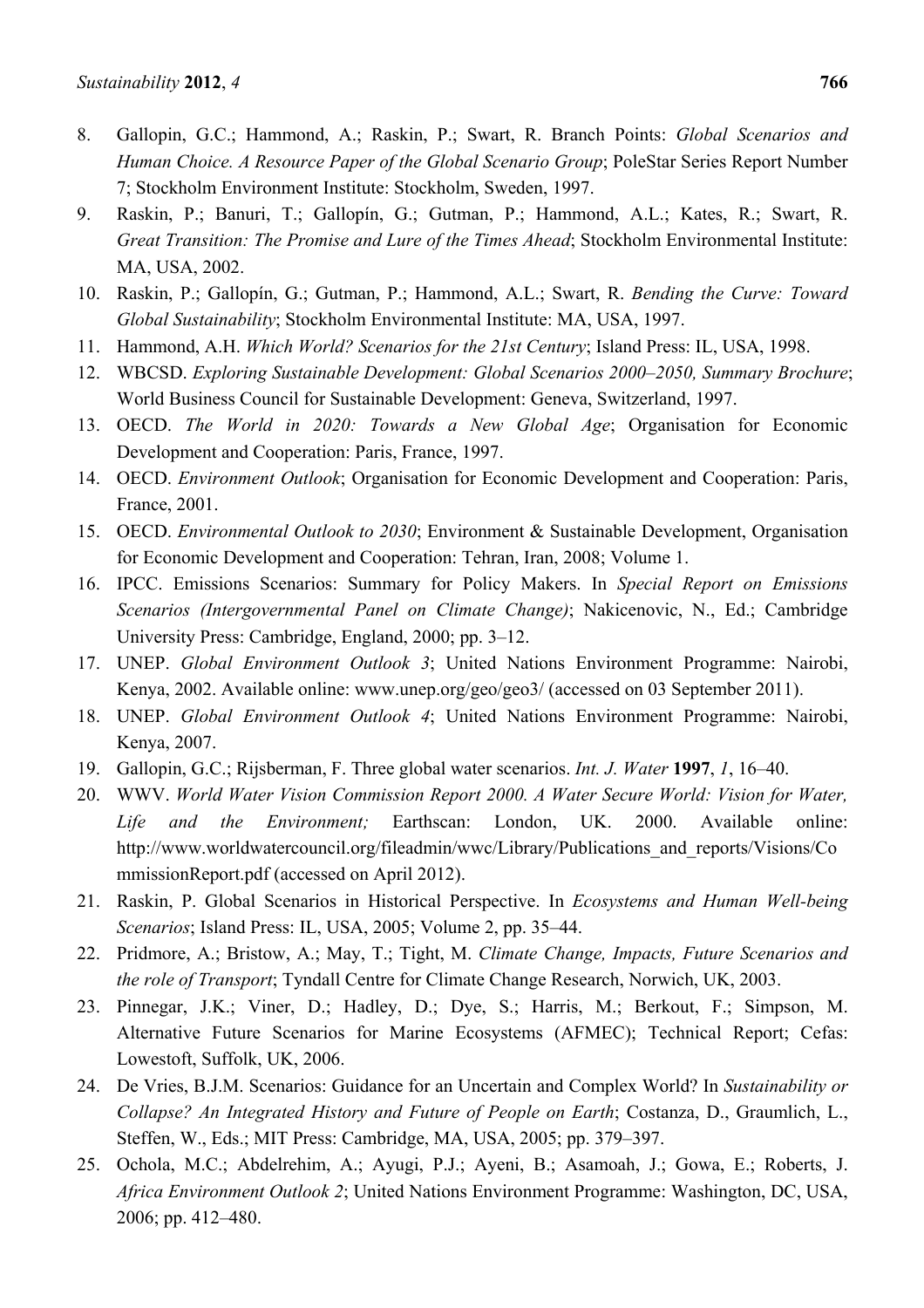- 26. Busch, G. Future European agricultural Landscapes—What can we learn from existing quatitative land use scenarios studies? *Agric. Ecosyst. Environ.* **2006**, *114*, 121–140.
- 27. EA. *Water Resources for the Future: A Strategy for England and Wales*; UK Environment Agency: Bristol, UK, 2001.
- 28. Taylor, R.; Frame, B.; Delaney, K.; Brignall-Theyer, M. *Four Future Scenarios for New Zealand: Work in Progress*, 2nd ed.; Manaaki Whenua Press: Lincoln, New Zealand, 2007.
- 29. Rothman, D.S. A Survey of Environmental Scenarios. In *Environmental Futures: The Practice of Environmental Scenario Analysis. Developments in Integrated Environmental Assessment— Volume 2*; Alcamo, J., Ed.; Elsevier: Amsterdam, The Netherlands, 2008; pp. 37–65.
- 30. Makropoulos, C.; Memon, F.A.; Shirley-Smith, C.; Butler, D. Futures: An exploration of scenarios for sustainable urban water management. *Water Policy* **2009**, *10*, 345–373.
- 31. NESC. *Natural England Scenario Compendium*; Natural England Commissioned Report NECR031; Natural England Reports: Bristol, UK, 2009; p. 115.
- 32. Kok, K.; Gramberger, M.; Karl-Heinz, S.; Jager, J.; Omann, I. *Report on the New Methodology for Scenario Analysis, Including Guidelines for Its Implementation, and Based on an Analysis of Past Scenario Exercises.* The CLIMSAVE Project, 2011. Available online: http://www.climsave.eu (accessed on April 2012).
- 33. Raskin, P.D.; Electris, C.; Rosen, R.A. The century ahead: Searching for sustainability. *Sustainability* **2010**, *2*, 2626–2651.
- 34. Kämäri, J.; Alcamo, J.; Bärlund, I.; Duel, H.; Farquharson, F.; Flörke, M.; Fry, M.; Houghton-Carr, H.; Kabat, P.; Kaljonen, M.; *et al.* Envisioning the future of water in Europe— The SCENES project. *E-Water* **2008**, pp. 1–28.
- 35. Duel, H.; Meijer, K.; Loos, L.; Kämär, J. SCENES: Exploring the European Water Futures. In *Proceedings of the International Workshop on Climate Change Impacts and Adaptation: Reducing Water-Related Risks in Europe*, Brussels, Belgium, 6–7 July 2010.
- 36. Morita, T.; Robinson, J.; Adegbulugbe, A.; Alcamo, J.; Herbert, D.; Lebre, E.; Nakicenovic, N.; Pitcher, H.; Raskin, P.; Riahi, K.; *et al.* Greenhouse Gas Emission Mitigation Scenarios and Implications. In *Climate Change 2001: Mitigation*; Cambridge University Press: Cambridge, UK, 2001; pp. 115–166.
- 37. Zurek, M.B. *A Short Review of Global Scenarios for Food Systems Analysis*; GECAFS Working Paper 1; GECAFS International Project Office: Wallingford, UK, 2006.
- 38. Westhoek, H.J.; van den Berg, M.; Bakkes, J.A. Scenario development to explore the future of Europe's rural areas. *Agric. Ecosyst. Environ.* **2006**, *114*, 7–20.
- 39. Sami. *The Future of Services to the Public*; Saint Andrews Management Institute: St Andrews, UK, 2007.
- 40. Foresight. *Environmental Futures*; Office of Science and Technology, Department of Trade and Industry: London, UK, 1999.
- 41. OST. *Foresight Futures 2020: Revised Scenarios and Guidance*; Office of Science & Technology, Department for Trade & Industry: London, UK, 2002. Available online: www.foresight.gov.uk (accessed on 07 July 2011).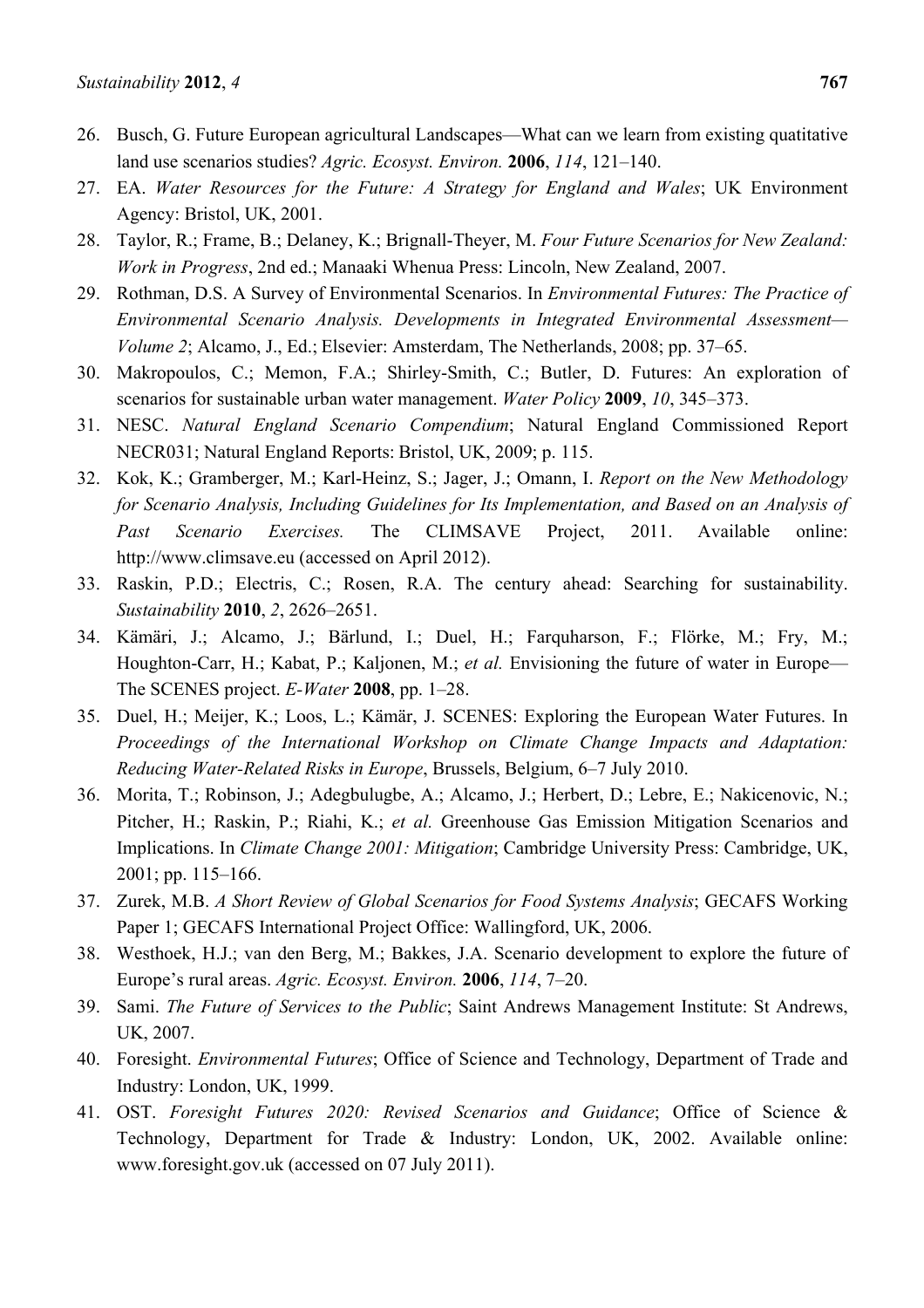- 42. PMSU. *Net Benefits: A Sustainable and Profitable Future for UK Fishing*; Prime Minister's Strategy Unit, Cabinet Office: London, UK, 2004. Available online: http://www.cabinetoffice.gov.uk/media/cabinetoffice/strategy/assets/ria.pdf (accessed on April 2012).
- 43. Defra. WR0104: *Lifestyle Scenarios: The Futures for Waste Composition*; Summary Report; A project for Defra's WREP: Brook Lyndhurst, London, UK, 2007.
- 44. Keith, A.; O'Brien, R.; Prest, M. *The Future of the Global Economy to 2030*; Outsights Ltd: London, UK, 2008.
- 45. Bertrand, G.; Michalski, A.; Pench, L.R. *Scenarios Europe 2010: Five Possible Futures for Europe*; Working Paper; European Commission, Forward Studies Unit, 1999.
- 46. SEEDA*. Taking Stock: Managing Our Impact. An Ecological Footprint of the South East Region*; South East England Development Agency: London, England, 2003.
- 47. OST. *Foresight—Drugs Futures 2025: The Scenarios*; Office of Science and Technology: Outsights Ltd: London, UK, 2005.
- 48. Steedman, P.; Schultz, W. *Future Scenarios for the UK Food System. A Toolkit for Thinking Ahead*; Food Ethics Council: Brighton, UK, 2009.
- 49. Ratcliffe, J. Imagineering global real estate: A property foresight exercise. *Foresight* **2001**, *3*, 453–475.
- 50. Hulme, M.; Jenkins, G.L.; Lu, X.; Turnpenny, J.R.; Mitchell, T.D.; Jones, R.G.; Lowe, J.; Murphy, J.M.; Hassell, D.; Boorman, P.; *et al*. *Climate Change Scenarios for the United Kingdom: The UKCIP02 Scientific Report*, Tyndall Centre for Climate Change Research, School of Environmental Sciences, University of East Anglia: Norwich, UK, 2002.
- 51. EA. *Exploring the Future: Guidance Toolkit for Using Environment Agency Scenarios 2030*; Science Report: SC050002/SR2, UK Environment Agency, Bristol, UK, 2006.
- 52. EA. *Demand for water in the 2050's*; Briefing Note: UK Environment Agency, Bristol, UK, 2010.
- 53. Raskin, P. World Lines: A framework for exploring global pathways. *Ecol. Econ.* **2008**, *65*, 461–470.
- 54. MEA. *Ecosystems and Human Well-Being: Scenarios*; Millennium Ecosystem Assessment: Island Press: IL, USA, 2005; Volume 2.
- 55. Go-Science. *Land Use Futures: Making the Most of Land Use in the 21st Century*; The Government Office for Science: London, UK, 2010.
- 56. UKWIR. *21st Century Distribution Networks*; UK Water Industry Research Limited: London, UK, 2010.
- 57. Heinberg, R. *Powerdown: Options and Actions for a Post Carbon World*; New Society Publishers: Gabriola, Canada, 2003.
- 58. ERAG. *Energy Systems in 2050 Energy Review*: Working Paper; Advisory Group, Cabinet Office Performance and Innovation Unit, 2001.
- 59. Evans, E.P.; Ashely, R.; Hall, J.; Penning-Rowsell, E.C.; Sayers, P.; Thorne, C.; And Watkinson, A. *Foresight Future Flooding*, Volume I and Volume II. Office of Science and Technology, London, 2004.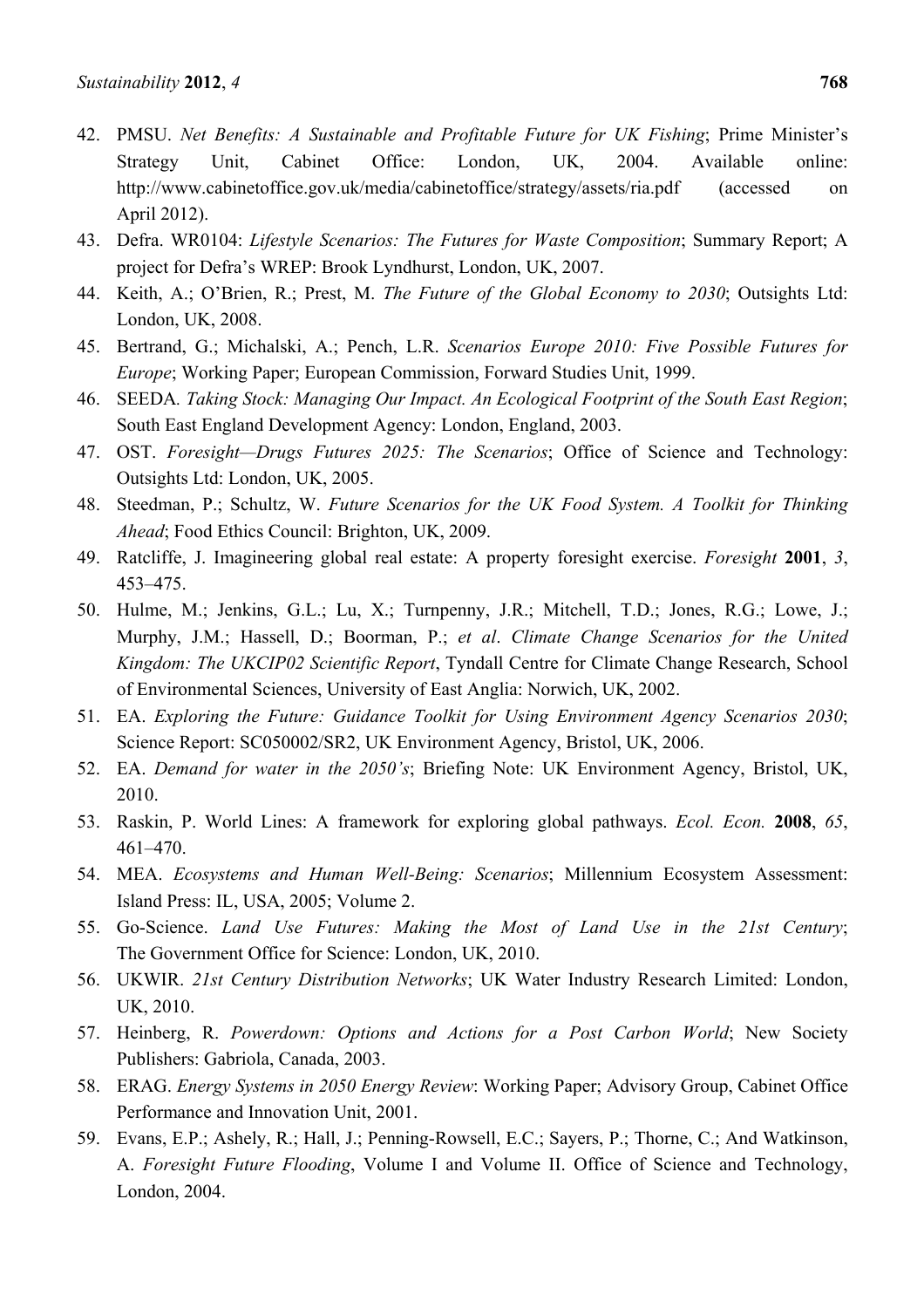- 60. Evans, E.P.; Simm, J.D.; Thorne, C.R.; Arnell, N.W.; Ashley, R.M.; Hess, T.M.; Lane, S.N.; Morris, J.; Nicholls, R.J.; Penning-Rowsell, E.C.; *et al*. *An Update of the Foresight Future Flooding 2004 Qualitative Risk Analysis*; Cabinet Office: London, UK, 2008.
- 61. SA. *Raising Our Game: Can We Sustain Global Civilization?* SustainAbility: London, UK, 2007.
- 62. CA*. The State of the Countryside, 2020*; The Countryside Agency: West Yorkshire, UK, 2003.
- 63. Raskin, P. *The Great Transition Today: A Report from the Future*; GTI Paper Series; Tellus Institute: Boston, MA, USA, 2006.
- 64. Huntington, S.P. The clash of civilizations? *Foreign Affairs* **1993**, *72*, 2–49.
- 65. HFP. Futures Working Group; Workshop Report. Kings College, London, UK. 12 October 2007.
- 66. UKCIP. *Socio-Economic Scenarios for Climate Change Impact Assessment: A Guide to Their Use in the UK Climate Impacts Programme*; UKCIP: Oxford, UK, 2001.
- 67. Watson, J.; Tetteh, A.; Dutton, G.; Bristow, A.; Kelly, C.; Page, M. UK *Hydrogen Futures to 2050*; Working Paper 46: Tyndal Centre for Climate Change Research, , Norwich, UK , 2004.
- 68. Berkhout, F.; Hertin, J. Foresight futures scenarios: Developing and applying a participative Strategic Planning tool. *GMI* **2003**, *37*, 37–52.
- 69. HSE. *HSE futures Scenario Building: The Future of Health and Safety in 2017*; Research Report RR600; Health and Safety Executive: Bootle, UK, 2007.
- 70. Holmgren, D. *Future Scenarios: How Communities Can Adapt to Peak Oil and Climate Change*; Chelsea Green Publishing: Vancouver, Canada, 2009.
- 71. NERR. *England's Natural Environment in 2060—Issues, Implications and Scenarios*; Research Report NERR031: Natural England Reports: Bristol, UK, 2009.
- 72. Hala, W.E.; Marien, M. Global megacrisis: Four scenarios, two perspectives. *Futurist* **2011**, 26–33.
- 73. Raskin, P.; Kamp-Benedict, E. *Global Environmental Outlook Scenario Framework*; Background paper for UNEPS third Global Environmental Outlook Report (GEO-3); Stockholm Environmental Institute: Stockholm, Sweden, 2004.
- 74. Schilling, W. Urban Drainage: Quo Wadis. In *Proceedings of the XXX IAHR Conference (International Association of Hydraulic Engineering and Research)*, Thessaloniki, Greece, August, 2003.
- 75. Wilson, P. Africa in the Global Scenarios. In *Africa 2025: Launching Africa's Long-Term Perspective Study*; Sall, A., Mureithi, L., Eds.; African Futures: Midrand, South Africa, 1999; pp. 51–69.
- 76. Tibbs, H. Sustainability. *Deep. News* **1999**, *10*, 1–71.
- 77. EEA. *Land-Use Scenarios for Europe: Qualitative and Quantitative Analysis on a European scale.* EEA Technical report No 9, EEA, Copenhagen, Denmark, 2007.
- 78. EURuralis. EURuralis 1.0 *A Scenario Study on Europe's Rural Areas to Support Policy Discussion* [CD-ROM]; Alterra: Wageningen, The Netherlands, 2004.
- 79. IAG. *Long-Term Reductions in Greenhouse Gas Emissions in the UK*; Inter-departmental Analysts Group, 2002. Available online: www.berr.gov.uk/files/file38187.pdf (accessed on 30 August 2010).
- 80. Mooij, R.; Tang, P. *Four Futures of Europe;* CPB: Den Haag, The Netherlands, 2003.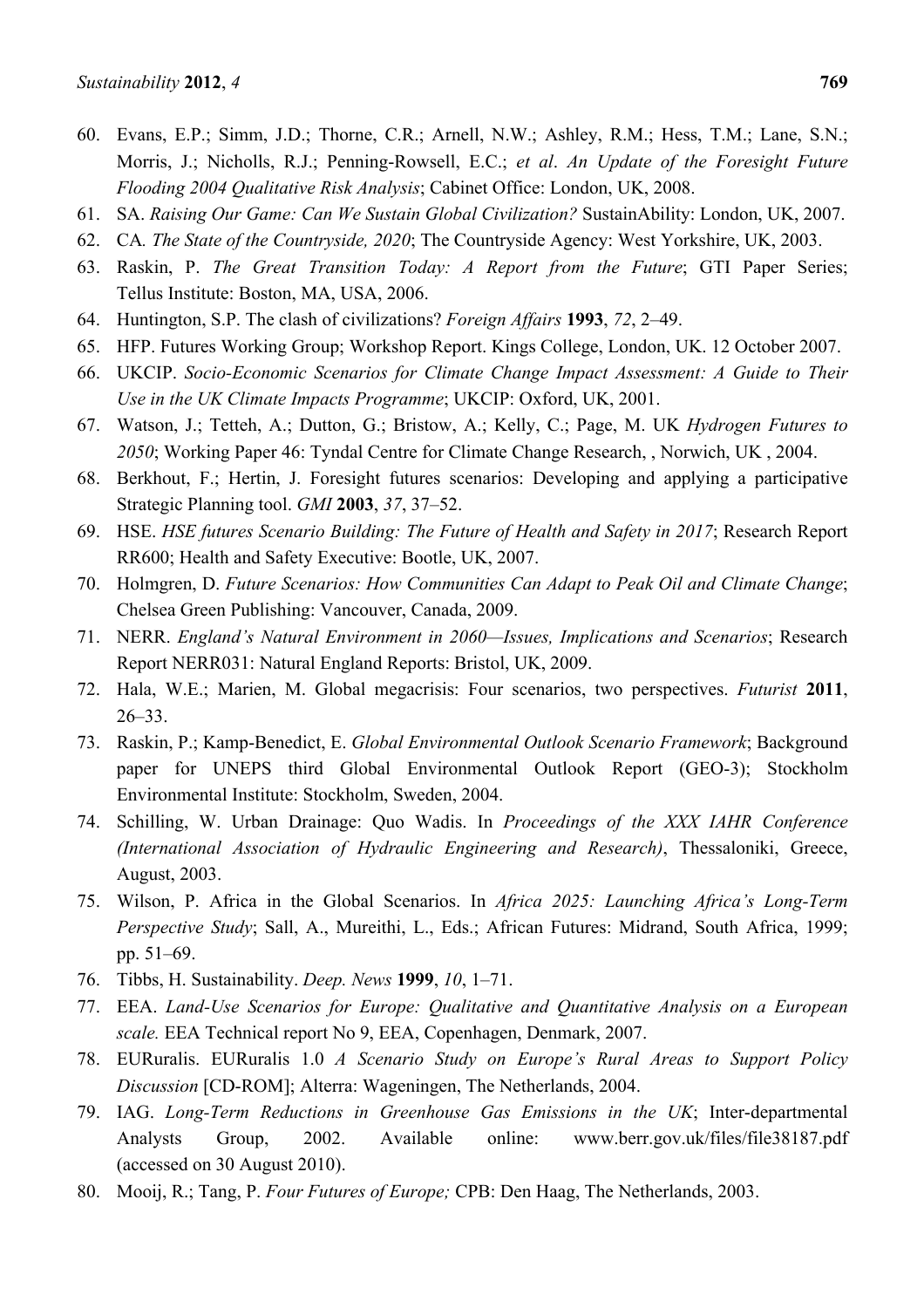- 81. PIU. *The Energy Review*; The Policy and Innovation Unit: The Cabinet Office: London, UK, 2002.
- 82. Shell. *Shell Energy Scenarios to 2050;* Shell International BV: Den Haag, The Netherlands, 2008.
- 83. UKCES. *Horizon Scanning and Scenario Building: Scenario for Skills 2020: A Report for the National Strategic Skills Audit for England 2010*; Evidence Report 17; UK Commission for Employment and Skills, London, UK, 2010.
- 84. Barney, G.O. *Global 2000 Revisited: What Shall We Do? The Critical Issues of the 21st Century*; Millennium Institute: Arlington, VA, USA, 1993.
- 85. Bossel, H. *Earth at a Crossroads: Paths to a Sustainable Future*; Cambridge University Press: Cambridge, UK, 1998.
- 86. Coates, J.F.; Jarratt, J. *What Futurists Believe: Agreements and Disagreements*; World Future Society: Bethesda, MD, USA, 1990; Volume 14.
- 87. Coates, J.F. Factors Shaping and Shaped by the Environment: 1990–2010. *Futur. Res. Q.* **1991**, *7*, 5–55.
- 88. Coates, J.F. Long-term technological trends and their implications for management. *Int. J. Technol. Manag.* **1997**, *14*, 579–595.
- 89. Cornish, E. *92 Ways Our Lives Will Change by the Year 2025*; The World Future Society: Bethesda, MD, USA, 1996; Volume 30.
- 90. Costanza, R. Four visions of the century ahead: Will it be star trek, Ecotopia, big government or mad max? *Futurist* **1999**, *33*, 23–29.
- 91. CPB. *Scanning the Future: A Long-Term Scenario Study of the World Economy 1990–2015*; SDU Publishers: Den Haag, The Netherlands, 1992.
- 92. Duchin, F.; Lange, G.-M.; Thonstad, K.; Idenburg, A. *The Future of the Environment: Ecological Economics and Technological Change*; Oxford University Press: New York, NY, USA, 1994.
- 93. GBN. *Twenty-First Century Organizations: Four Plausible Prospects*; GBN: Emeryville, CA, USA, 1996.
- 94. Glenn, J.C.; Gordon, T.J. *1997 State of the Future: Implications for Action Today*; American Council for the United Nations University: Washington, DC, USA, 1997.
- 95. Glenn, J.C.; Gordon, T.J. *1998 State of the Future: Issues and Opportunities*; American Council for the United Nations University: Washington, DC, USA, 1998.
- 96. Henderson, H. Looking Back from the 21st Century. *Futur. Res. Q.* **1997**, *13*, 83–98.
- 97. Hughes, B.B. Rough Road Ahead: Global Transformations in the 21st Century. *Futur. Res. Q.*  **1997**, *13*, 83–107.
- 98. IDEA (Innovators of Digital Economy Alternatives) Team. *Creating the Future: Scenarios for the Digital Economy*; Simon Fraser University: Vancouver, Canada, 1996.
- 99. Kahane, A. Scenarios for energy: Sustainable world *vs.* global mercantilism. *Long Range Plan*  **1992**, *25*, 38–46.
- 100. Kinsman, F. *Millennium: Towards Tomorrow*'*s Society*; W. H. Allen: London, UK, 1990.
- 101. Linden, E. *The Future in Plain Sight: Nine Clues to the Coming Instability*; Simon & Schuster: New York, NY, USA, 1998.
- 102. McRae, H. *The World in 2020: Power, Culture and Prosperity*; HarperCollins Publishers: London, UK, 1994.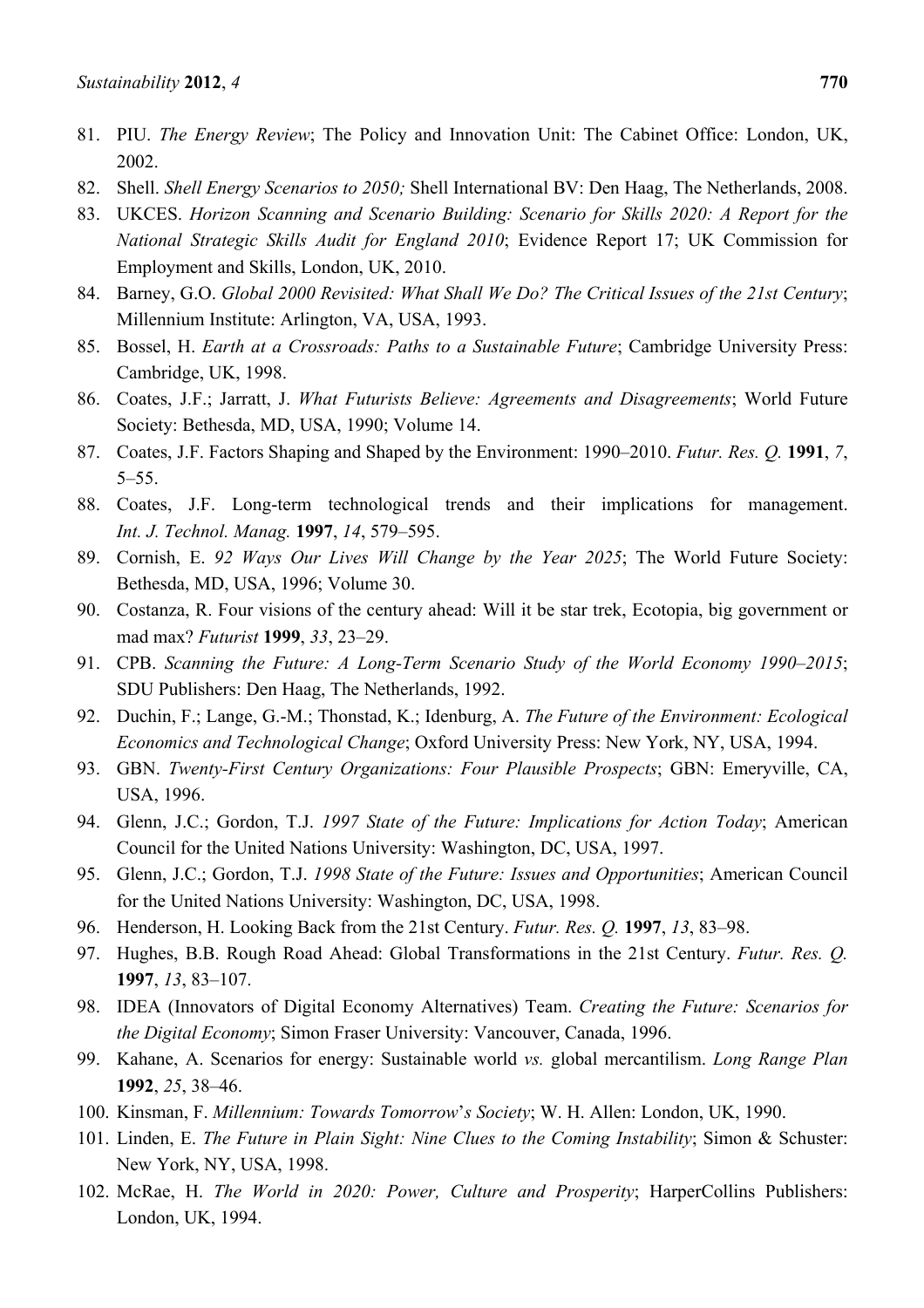- 103. Meadows, D.H.; Meadows, D.L.; Randers, J. *Beyond the Limits*; Chelsea Green Publishing Company: Post Mills, VT, USA, 1992.
- 104. Mercer, D. *Future Revolutions: A Comprehensive Guide to the Third Millennium*; Orion Business Books: London, UK, 1998.
- 105. Millennium Project. American Council for the United Nations University 1997. Available online: http://www.millenniumproject.org/millennium/scenarios/index.html (accessed on 17 July 2011).
- 106. Nakicenovic, N.; Grubler, A.; McDonald, A. *Global Energy Perspectives*; Cambridge University Press: Cambridge, UK, 1998.
- 107. Olson, R.L. Alternative images of a sustainable future. *Futures* **1994**, *26*, 156–169.
- 108. Price, D. Energy and human evolution. *Popul. Environ.* **1995**, *16*, 301–319.
- 109. Ramphal, S. *Our Country, the Planet: Forging a Partnership for Survival*; Island Press: Washington, DC, USA, 1992.
- 110. Repetto, R. *The Global Possible*; Yale University Press: New Haven, CT, USA, 1985.
- 111. Rotmans, J.; de Vries, H.J.M. *Perspectives on Global Change: The TARGETS Approach*; Cambridge University Press: Cambridge, UK, 1997.
- 112. Rotmans, J.; van Asselt, M.B.A.; Anastasi, C.; Greeuw, S.C.H.; Mellors, J.; Peters, S.; Rothman, D.S.; Rijkens-Klomp, N. Visions for a sustainable Europe. *Futures* **2000**, *32*, 809–831.
- 113. Schindler, C.; Lapid, G. *The Great Turning: Personal Peace, Global Victory*; Bear & Company Publishing: Santa Fe, NM, USA, 1989.
- 114. Schwartz, P. The new world disorder. *Wired* **1995**, *3*, 104–107.
- 115. Schwartz, P.; Leyden, P. The long boom: A history of the future 1980–2020. *Wired* **1997**, *5*, 115– 131.
- 116. Science Advisory Board (SAB). *Beyond the Horizon: Using Foresight to Protect the Environmental Future*; Report No. EPA-SAB-EC-95-007/007A; Science Advisory Board, US EPA: Washington, DC, USA, 1995.
- 117. Shinn, R.L. *Forced Options: Social Decisions for the 21st Century*; Harper & Row Publishers: San Francisco, CA, USA, 1982.
- 118. Stokke, P.R.; Boyce, T.A.; Ralston, W.K.; Wilson, I.H. Visioning (and preparing for) the future: The introduction of scenarios-based planning into Statoil. *Technol. Forecast. Soc. Change* **1991**, *40*, 131–150.
- 119. Sunter, C. *The New Century: Quest for the High Road*; Human and Rousseau (Pty) Ltd./Tafelberg Publishers Ltd: Cape Town, South Africa, 1992.
- 120. Svedin, U.; Aniansson, B. *Surprising Futures: Notes from an International Workshop on Long-Term World Development*; Swedish Council for Planning and Coordination of Research; Friibergh Manor, Sweden, 1987.
- 121. Toffler, A. *The Third Wave*l Morrow: New York, NY, USA, 1980.
- 122. Van den Bergh, M. Charting a Course: Preparing for the Oil and Gas Business of the 21st Century. Speech presented at the State University of Groningen, Groningen, The Netherlands, 1996.
- 123. Wallerstein, I. The Capitalist World Economy—Middle-Run Prospects. *Alternatives: Social Transformation and Humane Governance* **1989**, *14*, 279–288.